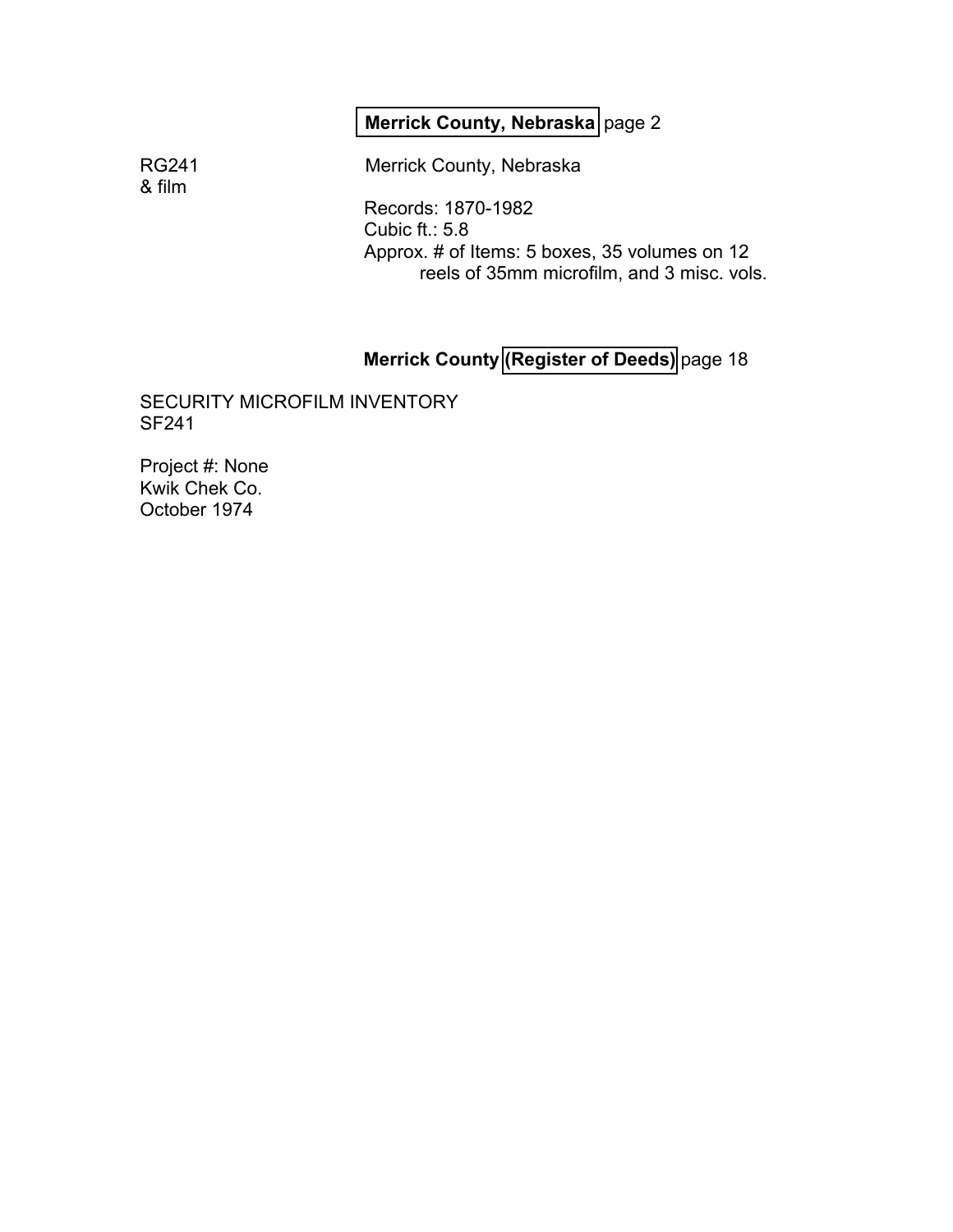#### **Merrick County, Nebraska** �

<span id="page-1-0"></span>RG241 Merrick County, Nebraska

Records: 1870-1982 Cubic ft.: 5.8 Approx. # of Items: 5 boxes, 35 volumes on 12 reels of 35mm microfilm, and 3 misc. vols.

#### **HISTORICAL NOTE**

Merrick County is located in the east central portion of Nebraska. The county was established and its boundaries defined by an act of Legislature approved November 4, 1858. No organized county government existed until 1864 when a substantial increase in the county population prompted an election for April 18, 1864. In 1869, Lone Tree was selected as the county seat but a courthouse was not constructed until 1871. Until that time, the County Board of Supervisors met in private residences. In 1875, Lone Tree changed its name to Central City due to its central location in the agricultural region of Nebraska.

Today, the population of Merrick County remains low compared to others, 8,042. It covers an area of 478 square miles. Peak population occurred in 1920 at 10,793. The county was named for Elvira Merrick, the maiden name of Representative Henry W. Depuy's wife. Depuy introduced the bill creating the county in 1858.

#### **SCOPE AND CONTENT NOTE**

The bulk of Merrick County records remains at the county courthouse. The State Archives collection consists of records used most often by researchers. If records for a particular office are not available at our facility, this is noted on the inventory.

The collection is arranged into nine subgroups: 1) Assessor (no records); 2) Treasurer (no records); 3) County Board of Supervisors, 1864-1972; 4) County Clerk, 1869-1972; 5) Register of Deeds (no records); 6) County Court (no records); 7) District Court, 1869-1961; 8) Superintendent of Schools (no records); and 9) School District Records (no records).

& film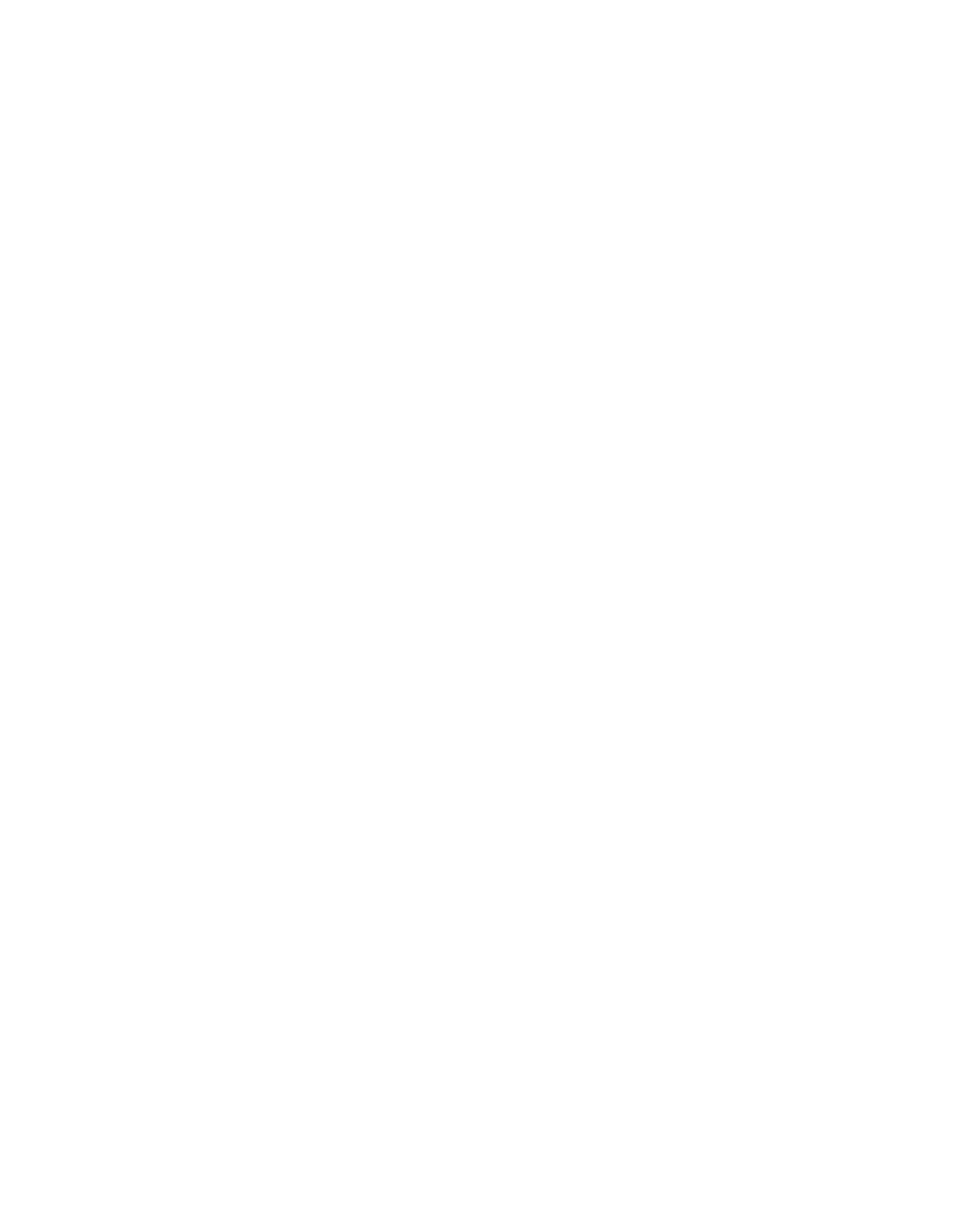ADDED ENTRIES:

MARRIAGES--NEBRASKA--MERRICK COUNTY ELECTIONS--NEBRASKA--MERRICK COUNTY COUNTY GOVERNMENT--RECORDS AND CORRESPONDENCE NATURALIZATIONS--NEBRASKA--MERRICK COUNTY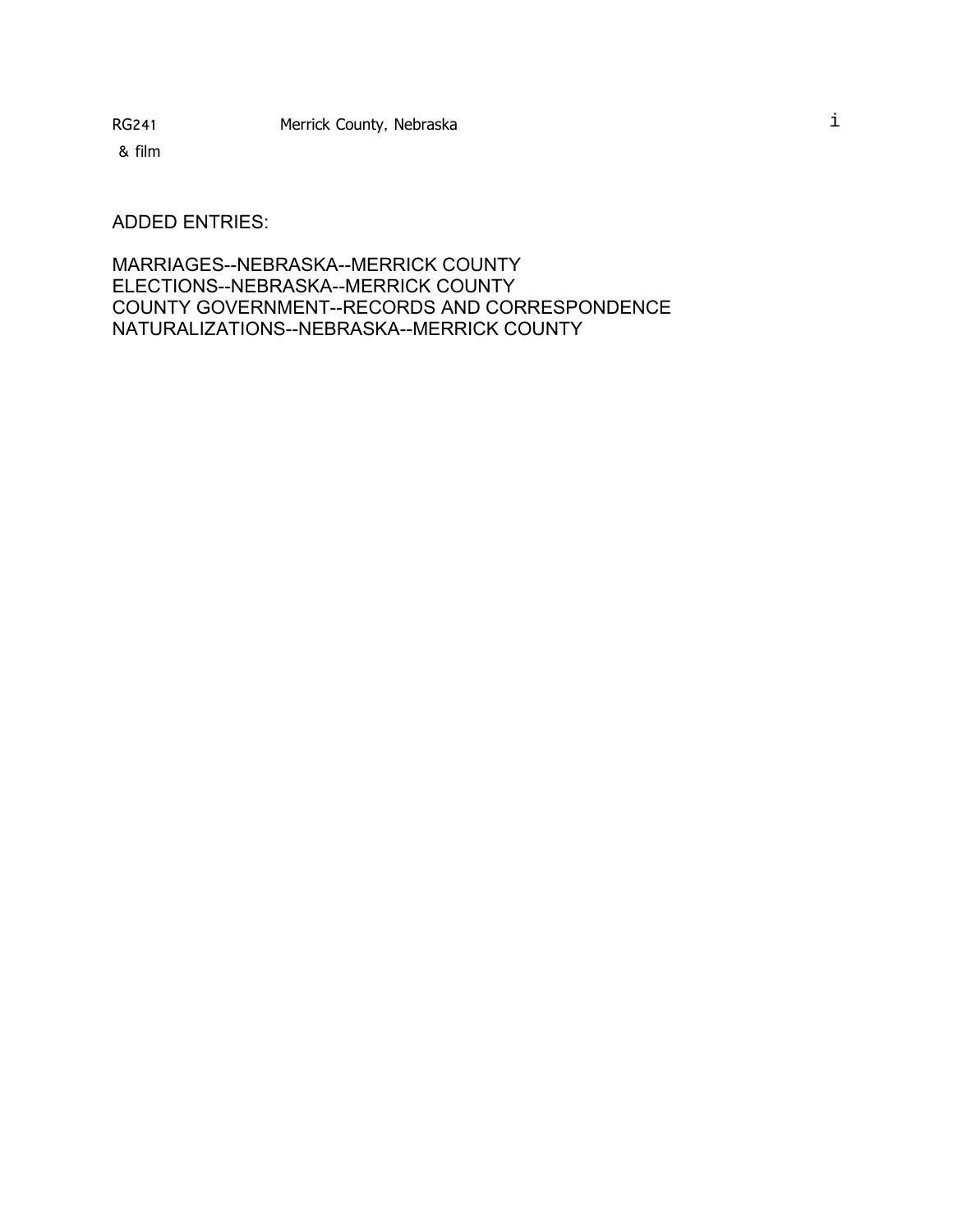Subgroup Three consists of the minutes of the County Board of Supervisors, October 14, 1864 through October 17, 1972. These records were borrowed from the county and microfilmed by our agency in 1973.

Subgroup Four, County Clerk, is divided into three series: 1) Election Records, 1877-1972; 2) Marriage Records, 1869-1973; and 3) Brand and Estray Records. Indexes exist for the Marriage Records through August of 1923 only. The election records were loaned for microfilming with the Supervisors' records in 1973. The marriage

records were microfilmed for the county by Kwik Chek Company of Red Cloud, Nebraska, in 1975.

Subgroup Seven, District Court, is divided into eleven series: 1) Naturalization Records, 1850-1930; 2) Judgement & Execution Dockets, 1869-1936; 3) Trial Dockets & Calendars, 1946-1961; 4) General Index (no records); 5) Appearance Dockets (no records); 6) Daily Journals (no records); 7) Complete Record (no records); 8) Case Files, Civil & Criminal (no records); 9) Bills of Exception & Depositions, 1904-1982; 10) State Tax Suit (no records); and 11) Miscellaneous Volumes, 1894-1946.

The most significant accession of district court records exists in Series One, Naturalization Records, 1850-1930. This series was recently microfilmed by the Genealogical Society of Utah for the Nebraska State Historical Society. The card index appears on roll #1.

#### **DESCRIPTION**

#### **SUBGROUP ONE ASSESSOR**

There are currently no records in storage for the Merrick County Assessor's office.

#### **SUBGROUP TWO TREASURER**

There are currently no records in storage for the Merrick County Treasurer's office.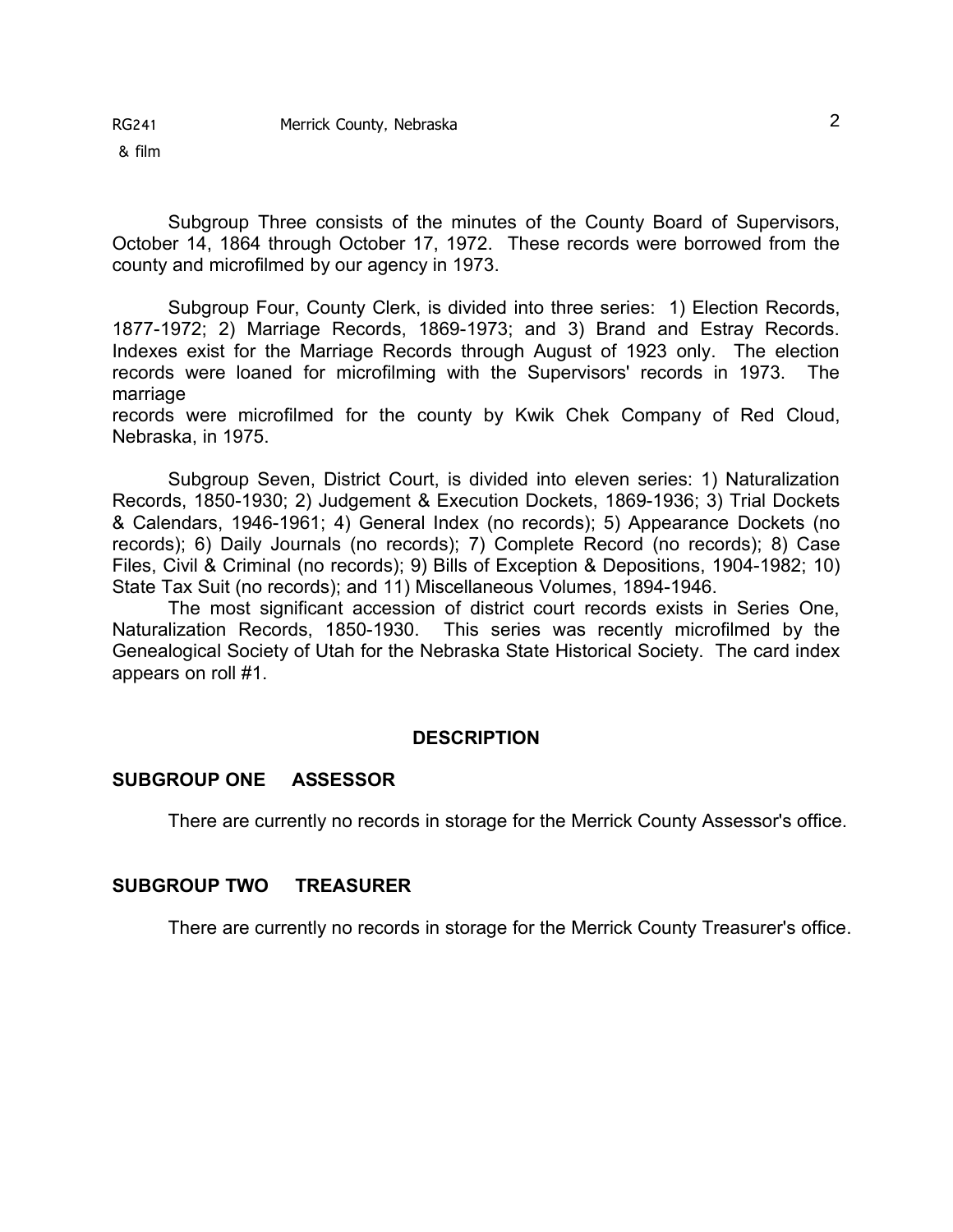#### **SUBGROUP THREE COUNTY BOARD OF SUPERVISORS, 1864-1972**

#### **film**

#### **SERIES ONE COUNTY BOARD PROCEEDINGS, 1864-1972**

V.1 Supervisors' Record, Oct. 15, 1864 - Dec. 08, 1873 V.2 Supervisors' Record, Dec. 23, 1873 - Jan. 04, 1888 V.3 Supervisors' Record, Jan. 05, 1888 - May 03, 1898 Starts, Section map of Merrick County, n.d. p.A, January 4, 1898 minutes V.4 Supervisors' Record, June 14, 1898 - June 14, 1909 Starts, Roll Call, 1899 NOTE: Minutes end, p.638 (June 14, 1909) p.640: Clippings of minutes, January, 1909 V.5 Supervisors' Record, June 15, 1909 - July 11, 1916 Starts, Index to Road Districts & actions. V.6 Supervisors' Record, Aug. 01, 1916 - Dec. 31, 1937 Starts, Index to road matters. p.1 - List of Supervisors' Districts p.2 - List of Polling places NOTE: Minutes start on p.5 (Aug. 1, 1916) V.7 Supervisors' Record, Jan. 11, 1938 - Dec. 31, 1951 V.8 Supervisors' Record, Jan. 08, 1952 - May 31, 1955 V.9 Supervisors' Record, July 09, 1963 - Oct. 17, 1972

#### MICROFILM RECORD:

| Roll #1<br>35 <sub>mm</sub> | Supervisors' Proceedings, vol. #1, p.1<br>October 15, 1864                      |
|-----------------------------|---------------------------------------------------------------------------------|
| #13510                      | thru                                                                            |
|                             | Supervisors' Proceedings, vol. #3 (indexed)                                     |
|                             | p. 561, November 16, 1897                                                       |
| Roll #2                     | Supervisors' Proceedings, vol. #3 cont.                                         |
| 35 <sub>mm</sub>            | p.562 (January 4, 1898)                                                         |
| #13511                      | thru                                                                            |
|                             | Supervisors' Proceedings, vol. #6 (indexed)<br>p.309 (October 4, 1927)          |
|                             |                                                                                 |
|                             | NOTE: Last page filmed is insert at p.308<br>extract of minutes, June 18, 1928. |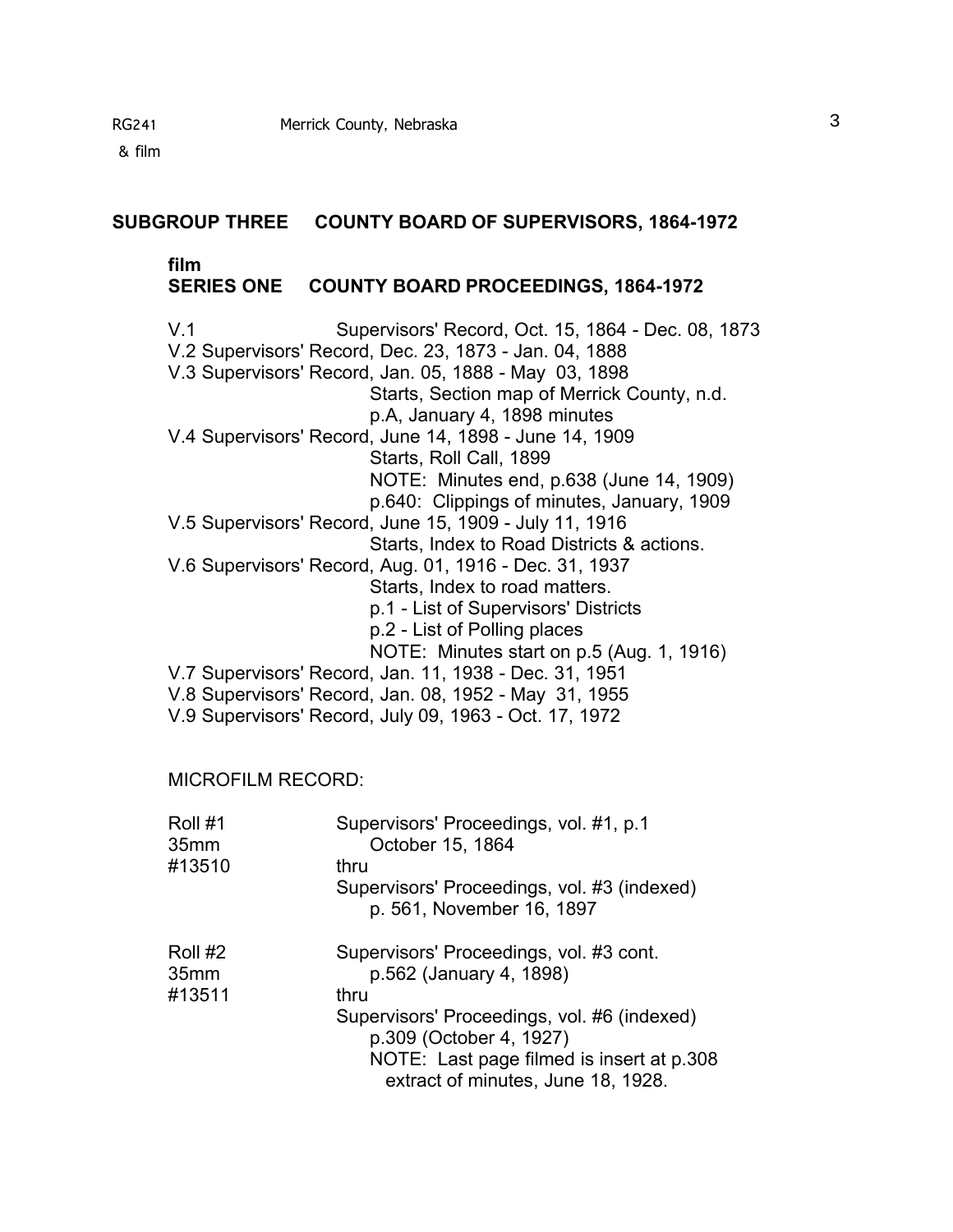# **SUBGROUP THREE COUNTY BOARD OF SUPERVISORS**

# **film**

#### **SERIES ONE COUNTY BOARD PROCEEDINGS**

| Roll #3<br>35mm<br>#13512             | Supervisors' Proceedings, vol. #6 cont.<br>p.310, October 4, 1927 cont.<br>thru<br>Supervisors' Proceedings, vol. #8 (indexed)<br>p.143, May 31, 1955  |
|---------------------------------------|--------------------------------------------------------------------------------------------------------------------------------------------------------|
|                                       | NOTE: Inserts (photostats) between pp.132-133<br>are illegible due to filming error.<br>NOTE: No End of Reel Target.                                   |
| Roll #4<br>35 <sub>mm</sub><br>#13514 | Supervisors' Proceedings, vol. #8 cont.<br>p.144, May 31, 1955 cont.<br>thru<br>Supervisors' Proceedings, vol. #9 (indexed)<br>p.536, October 17, 1972 |

# **SUBGROUP FOUR COUNTY CLERK**

| film           | SERIES ONE ELECTION RECORDS, 1877-1972            |
|----------------|---------------------------------------------------|
| V <sub>1</sub> | Abstracts of Votes Cast, 1877-1892                |
| V.2            | Abstracts of Votes Cast, 1893-1922                |
|                | Starts, insert, Gen. Election Nov. 3, 1914        |
| V.3            | Abstracts of Votes Cast, 1922-1958                |
|                | Starts, insert, Elected officials list, Nov. 1944 |
|                | Insert, end of volume relates to                  |
|                | contested election of Ralph G. Brooks, 1958       |
| V.4            | Abstracts of Votes Cast, 1947-1972                |
|                | Starts, inserts, Special Election, Nebraska       |
|                | Mid-State Reclamation District, Oct. 29, 1957     |
|                | School Bond Elections, 1959                       |

MICROFILM RECORD BEGINS ON NEXT PAGE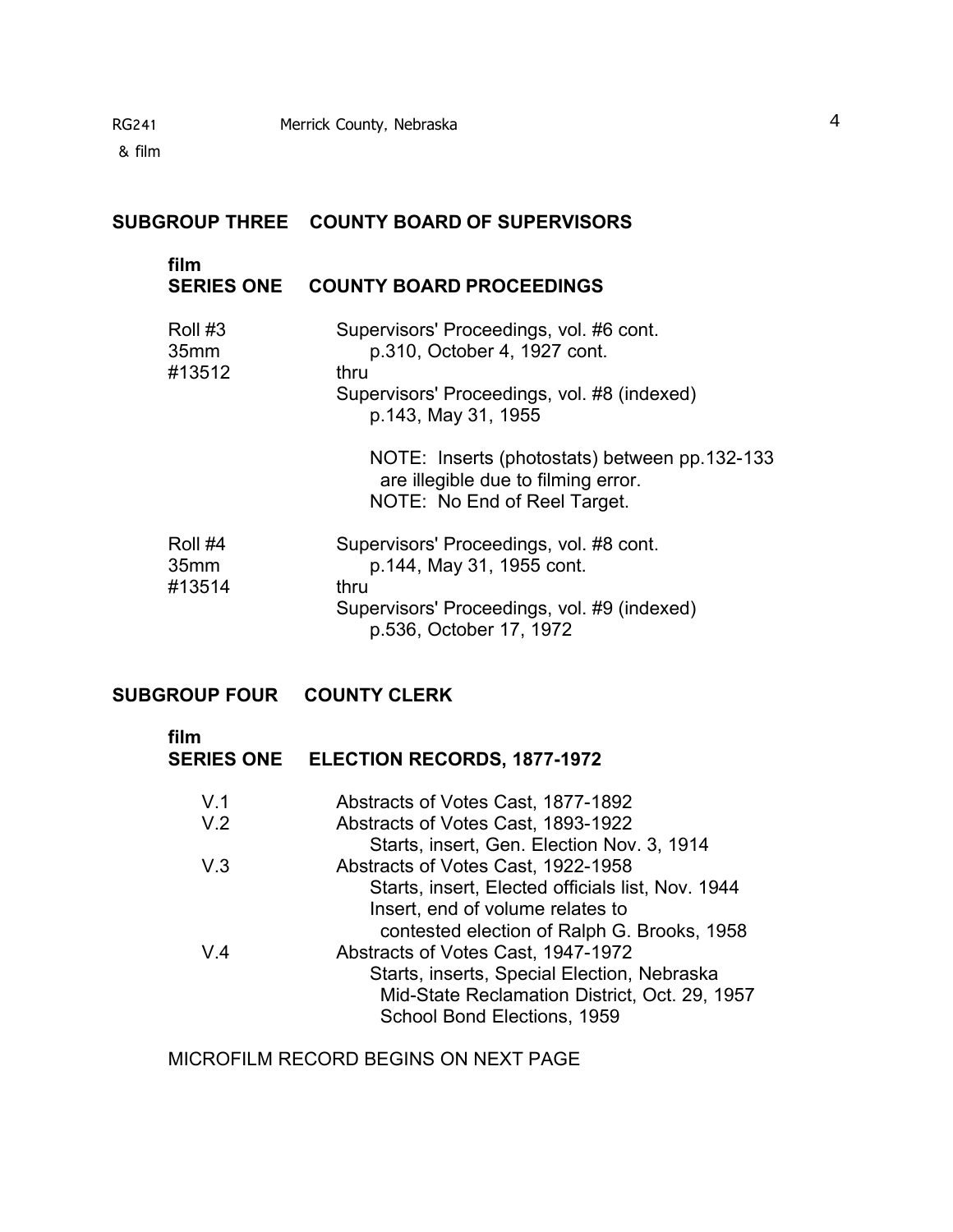# **SUBGROUP FOUR COUNTY CLERK**

#### **film**

# **SERIES ONE ELECTION RECORDS - MICROFILM RECORD**

| Roll #4<br>frac. of roll<br>#13514           | Abstracts of Votes Cast, vol.#1<br>p.1 (General Election, Nov. 6, 1877)<br>thru<br>Abstracts of Votes Cast, vol. #1<br>p.85 (General Election, Nov. 9, 1887)                   |
|----------------------------------------------|--------------------------------------------------------------------------------------------------------------------------------------------------------------------------------|
| Roll #5<br>35mm<br>#13515                    | Abstracts of Votes Cast, vol. #1 cont.<br>p.86 (General Election, Nov. 9, 1887 cont.)<br>thru<br>Abstracts of Votes Cast, vol. #4 (no paging)<br>Primary Election May 13, 1966 |
| Roll #6<br>fractional<br>roll thru<br>#13527 | Abstracts of Votes Cast, vol. #4 cont.<br>Primary Election May 13, 1966<br>Abstracts of Votes Cast, vol. #4<br>General Election, November 14, 1972                             |
| film<br><b>SERIES TWO</b>                    | <b>MARRIAGE RECORDS, 1869-1947</b>                                                                                                                                             |
| V.1                                          | Marriage Docket, Book A (indexed)<br>p.1, #1 (Concidine-McNulty), Dec. 5, 1869<br>thru<br>p.446, #446 (Douglas-McCarthy), Apr.22, 1884                                         |
|                                              | NOTE: Index continues C and H entries at<br>start of volume and continues Mc-M at Z;<br>and continues B following Z                                                            |
| \/ 2                                         | Marriage Docket Rook R (indexed)                                                                                                                                               |

V.2 Marriage Docket, Book B (indexed) p.1, #447 (Smith-Pillsbury), Apr.19,1884 thru p.452, #896 (Clifton-Post), Dec.29,1890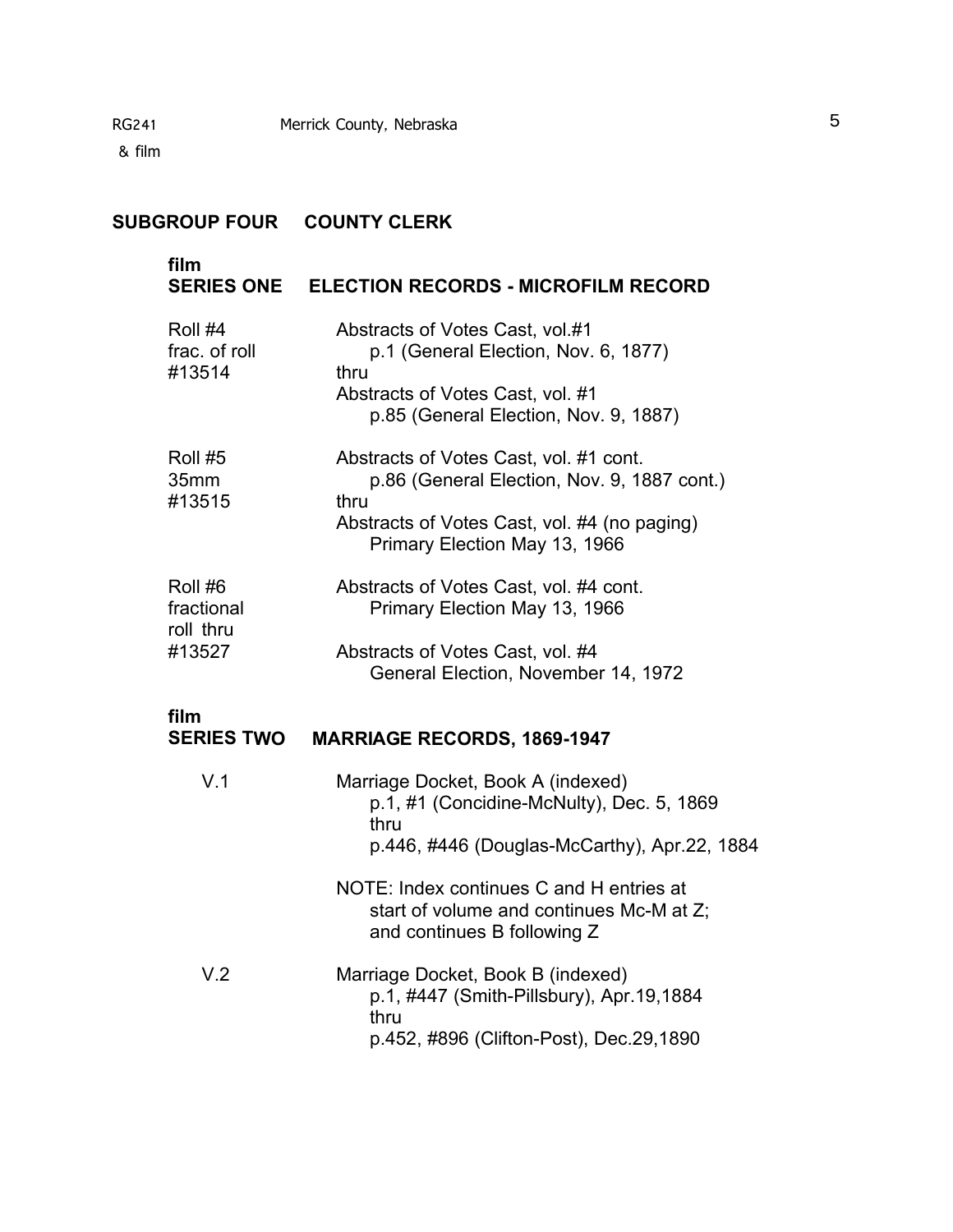# **SUBGROUP FOUR COUNTY CLERK**

| film<br><b>SERIES TWO</b> | <b>MARRIAGE RECORDS (cont)</b>                                                                                                           |
|---------------------------|------------------------------------------------------------------------------------------------------------------------------------------|
| V.3                       | Marriage Docket, Book C (indexed)<br>p.1, #897 (Anderson-Peterson), Jan.06,1891<br>thru                                                  |
|                           | p.458, #1353 (Dooley-Earl), Apr.11,1898                                                                                                  |
| V.4                       | Marriage Docket, Book D (indexed)<br>p.1, #1354 (Parker-Jordan), Apr.15,1898<br>thru<br>p.478, #1819 (Haack-Burhur), Aug.08,1904         |
|                           |                                                                                                                                          |
| V.5                       | Marriage Docket, Book E (indexed)<br>p.1, #1820 (Geisinger-Stirabeck), Aug.08,1904<br>thru                                               |
|                           | p.476, #2289 (Campbell-Childs), July 20, 1910                                                                                            |
| V.6                       | Marriage Docket, Book F (no index)<br>p.1, #2290 (Miller-Anderson), Aug. 03, 1910<br>thru<br>p.255, #2542 (Weber-Wickstrom), Jan.01,1913 |
|                           | NOTE: p.256, Moore-Erdburger, 1/31/1918<br>(out of order)                                                                                |
| V.7                       | Marriage Docket, Book G (no index)<br>p.1, #2543 (Beck-Hathaway), Jan.15,1913<br>thru<br>p.636, #3170 (Nichols-Good), Jan. 28, 1920      |
| V.8                       | Marriage Docket, Book H (no index)<br>p.1, #3171 (Sievers-Emanuelson), Jan.29,1920<br>thru<br>p.384, #3544 (Larson-Kula), Aug.16,1923    |
| V.9                       | Marriage Docket, Book I (no index)<br>p.1, #3545 (Meyer-Leuthaeuser), Aug. 20, 1923<br>thru<br>p.650 (Harris-Wandro), Nov. 16, 1932      |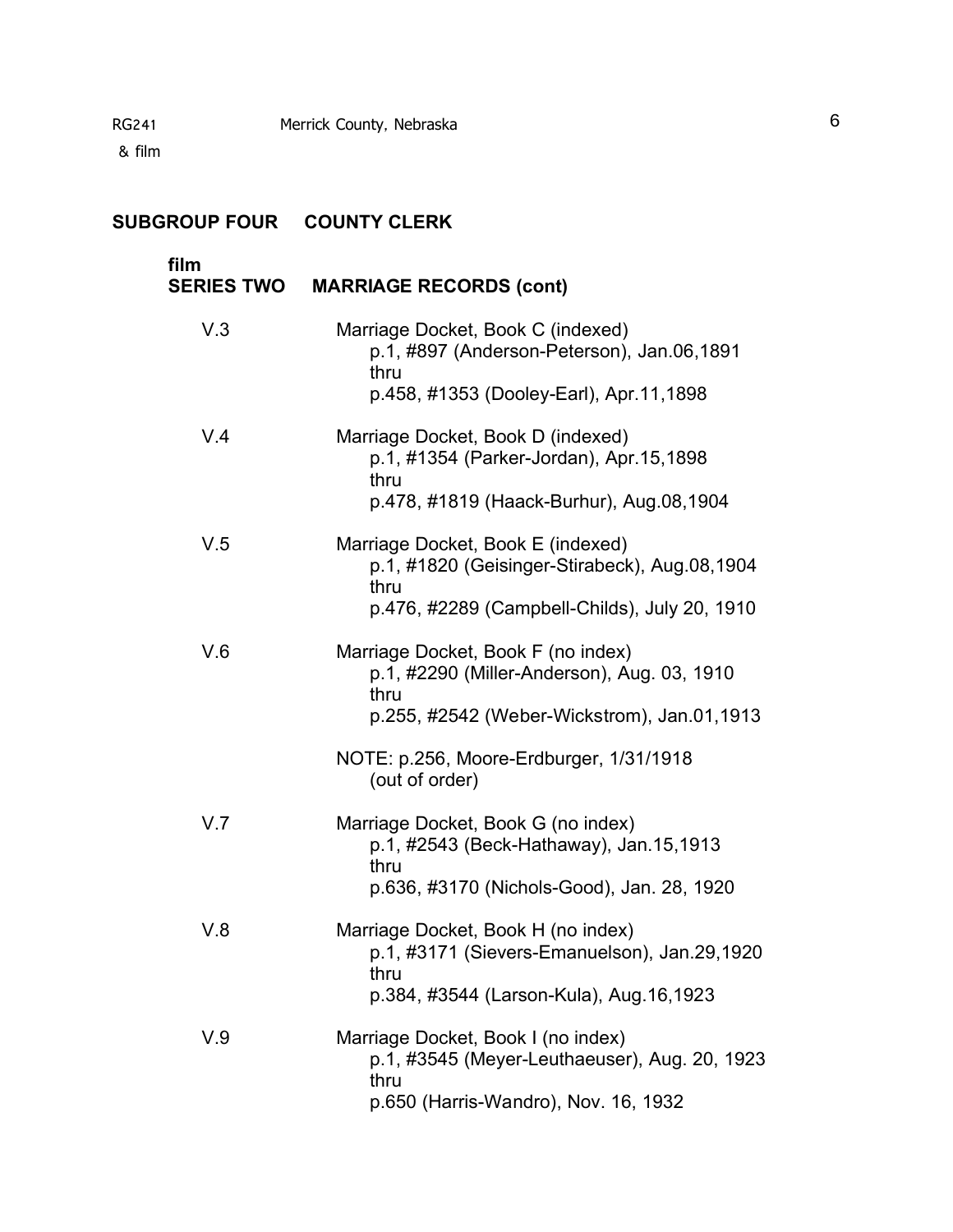# **SUBGROUP FOUR COUNTY CLERK (cont)**

| film<br><b>SERIES TWO</b> | <b>MARRIAGE RECORDS (cont)</b>                                                                                                 |
|---------------------------|--------------------------------------------------------------------------------------------------------------------------------|
| V.10                      | Marriage Docket, Book J (no index)<br>p.1 (Hastings-Bazer), Nov. 13, 1932<br>thru<br>p.640 (Pahl-Ailes), Apr. 18, 1941         |
| V.11                      | Marriage Docket, Book K (no index)<br>p.1 (Leuthaeuser-Veller), Apr. 23, 1941<br>thru<br>p.647 (Hildebrand-Butt), May 14, 1950 |
| V.12                      | Marriage Docket, Book L (no index)<br>p.1 (Douglass-DeBard), Nov. 12, 1950<br>thru<br>p.712 (Shively-Grause), Sept 10, 1960    |
| V.13                      | Marriage Docket, Book M (no index)<br>p.1 (Nelson-Longsine), Sept 20, 1960<br>thru<br>p.705 (Larson-Post), Oct. 2, 1973        |

#### MICROFILM RECORD:

NOTE: This microfilm was produced for the county by Kwik Chek Co. of Red Cloud, Nebraska, under MP3211 (1975). The State Archives is not responsible for the quality of microfilm not produced by this agency.

| Roll #1          | Marriage Docket, Book A (indexed) |
|------------------|-----------------------------------|
| 35 <sub>mm</sub> | p.1 - December 5, 1869            |
| <b>Positive</b>  | thru                              |
| AR #33C          | Marriage Docket, Book D (indexed) |
| SF12518          | p.179 - October 17, 1900          |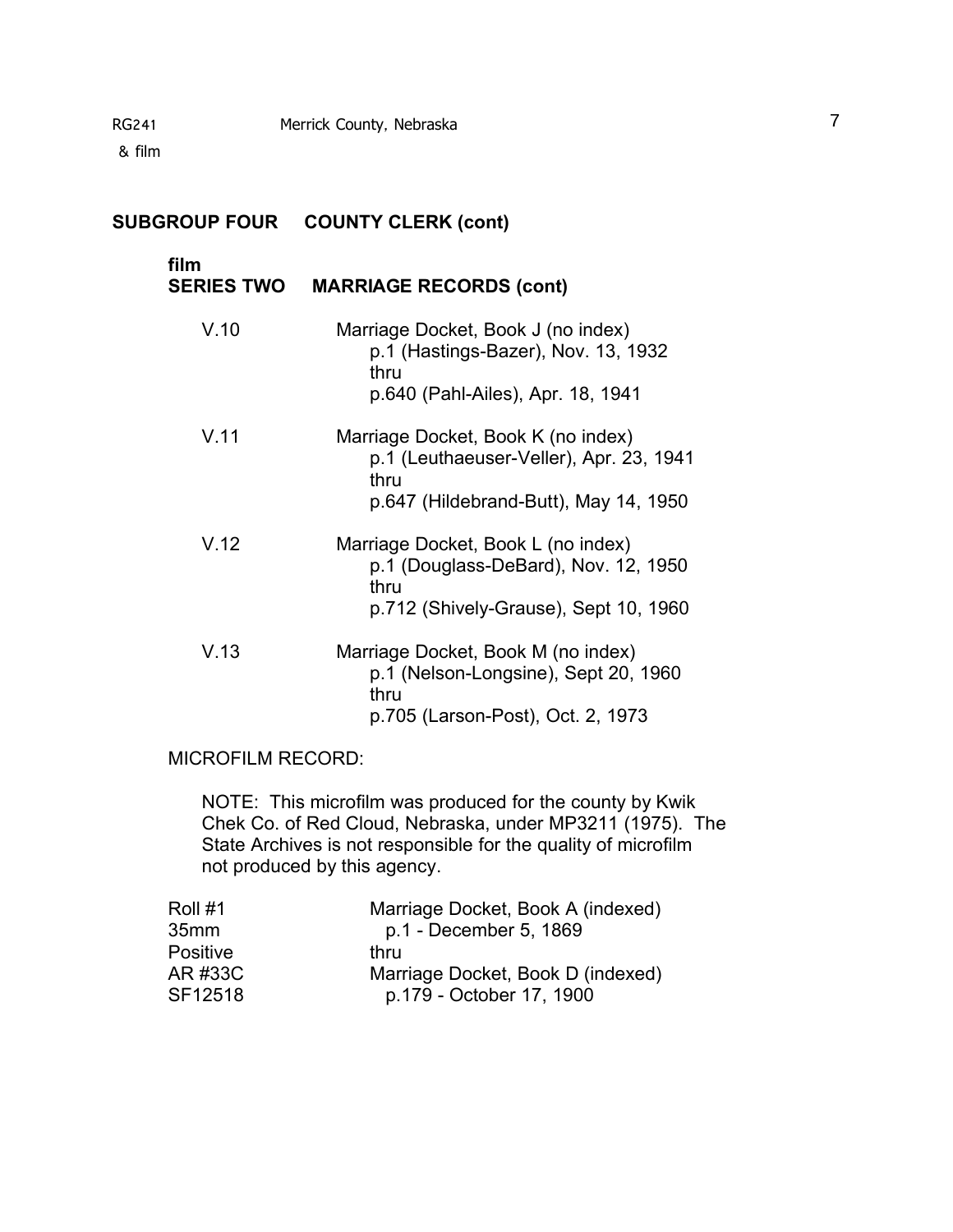#### **SUBGROUP FOUR COUNTY CLERK (cont)**

# **film SERIES TWO MARRIAGE RECORDS - MICROFILM RECORD mp3211**  Roll #2 Marriage Docket, Book D cont. 35mm p.180 - October 24, 1900 Diazo thru<br>SF12450 Marr Marriage Docket, Book H (no index)

p.209 - November 4, 1921

NOTE: Indexes to volumes F-H were not filmed.

| Roll #3    | Marriage Docket, Book H cont., |  |
|------------|--------------------------------|--|
| 35mm       | p.210 - November 10, 1921      |  |
| Diazo Neg. | thru                           |  |
| SF12451    | Marriage Docket, Book K        |  |
|            | p.459 - November 17, 1947      |  |

NOTE: Indexes to these volumes were not filmed.

| Roll #4          | Marriage Docket, Bk K cont.        |
|------------------|------------------------------------|
| 35 <sub>mm</sub> | p.460 (Spires-Land), Nov. 17, 1947 |
| positive         | thru                               |
| SF12452          | Marriage Docket, Bk M              |
|                  | p.705 (Larson-Post), Oct. 2, 1973  |

NOTE: Reel ends with Inheritance Tax Record

## **SUBGROUP FIVE REGISTER OF DEEDS**

Records for the Register of Deeds exist on security microfilm only. Records include Deeds, 1866-current; Mtgs, 1928-current; Miscellaneous Record, 1864-current; General Index to Miscellaneous, 1870-current; Cemetery Record, 1883-current; Plats, 1888-current; Numerical Indexes, 1870-current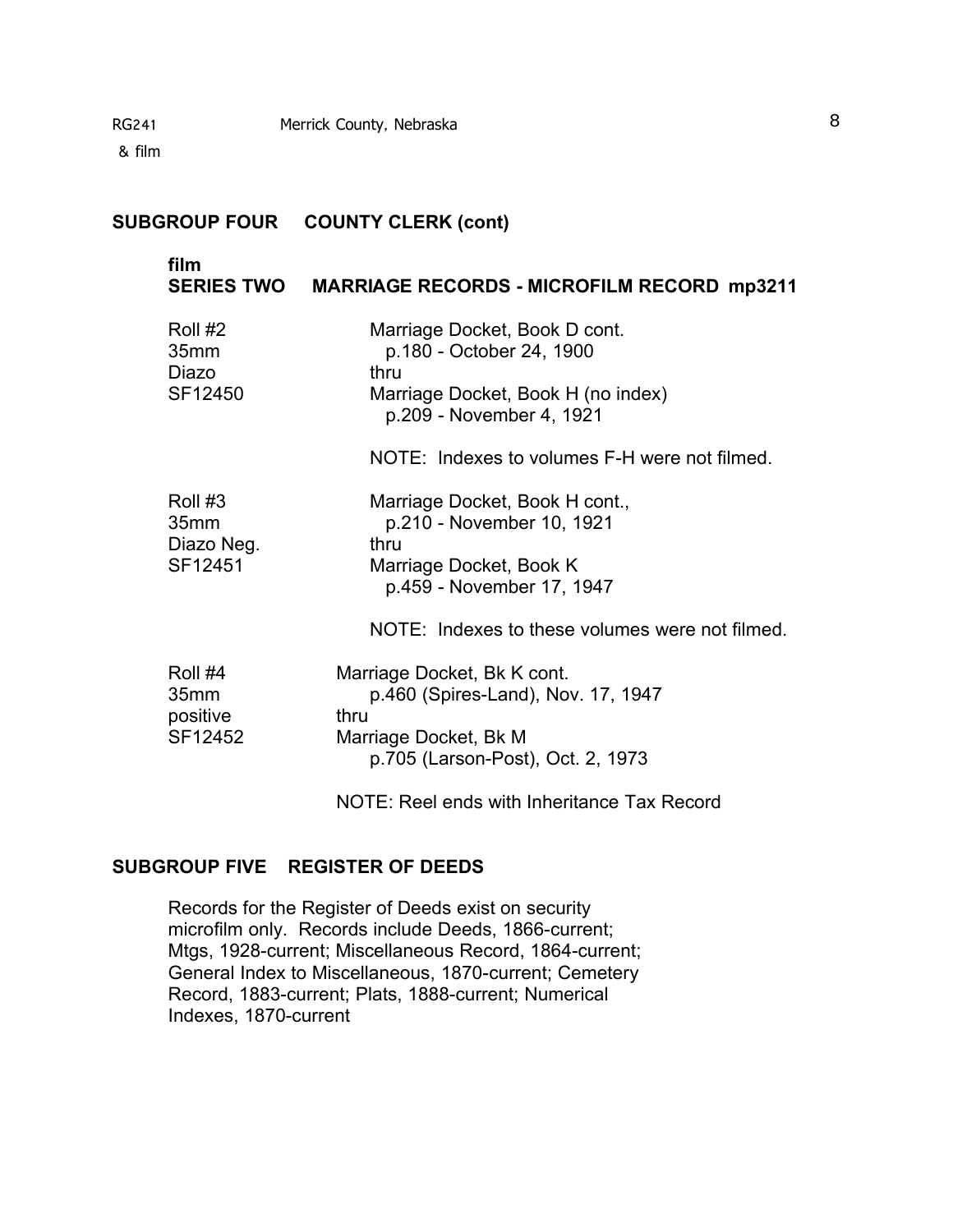# **SUBGROUP SIX COUNTY COURT**

See film shelved with Marriage record for Inheritance Records on reel 4 of marriages for 1911-1949

#### **SERIES ONE PROBATE RECORDS**

| Roll 4                           | Inheritance Tax Record (indexed)         |
|----------------------------------|------------------------------------------|
| part                             | pp.1-5, Estate of Thomas Hord, 5/16/1911 |
| Positive                         | thru                                     |
| SF12453                          | Inheritance Tax Record, V.2              |
|                                  | pp.107-109, Estate of Frank R. Nash      |
|                                  | October 11, 1949                         |
| الممسم والسممس والمارين المملكان |                                          |

(filed with marriages)

Probate Records of Merrick County exist on security microfilm.

#### **SUBGROUP SEVEN DISTRICT COURT, 1869-1961**

#### **film SERIES ONE NATURALIZATION RECORDS, 1850-1930**

B.1 Card Index to Naturalizations, 1870-1930

INDEXES (both card & volume) may not be complete. Patrons are advised to check volumes closely for Merrick County naturalizations. Index has been updated for microfilm edition of this series.

NOTE:: Indexes appear at start of volumes.

| V.1            | Naturalization Record - First Papers, vol. #1<br>p.1 (May 28, 1870) - p.124 (Sept 09, 1903) |
|----------------|---------------------------------------------------------------------------------------------|
| V <sub>2</sub> | Naturalization Record - First Papers, vol. #2<br>p.1 (Oct. 26, 1903) - p.49 (Sept 26, 1906) |
| V.3            | Declarations of Intention, vol. #1<br>#1 (Apr. 13, 1907) - #178 (May 06, 1929)              |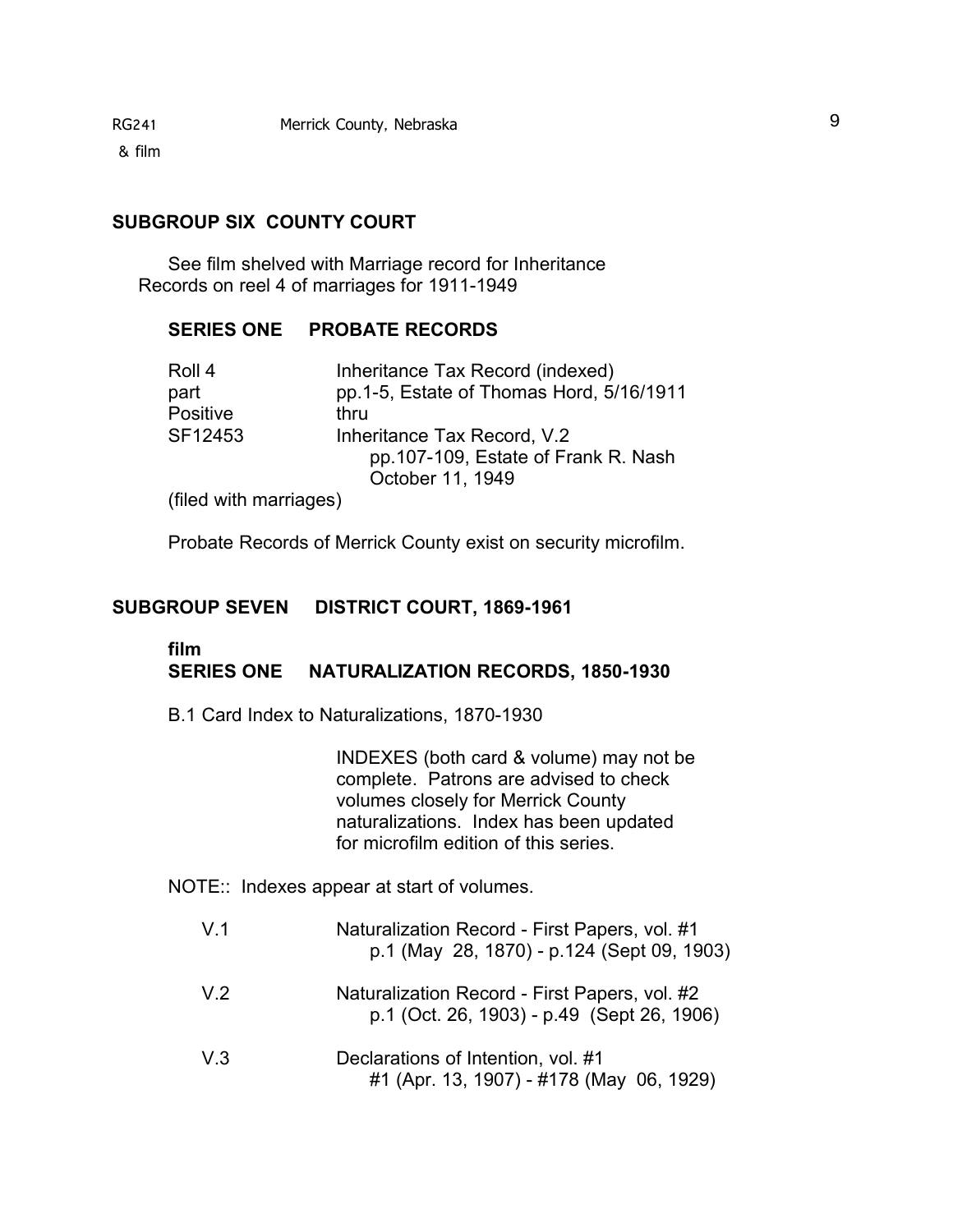## **SUBGROUP SEVEN DISTRICT COURT**

#### **film** �

# **SERIES ONE NATURALIZATION RECORDS (cont)**

| V.4 | Declarations of Intention (loose), 1850-1906<br>for Merrick County and other locations.<br>Declarations are filed alphabetically.                                                                        |
|-----|----------------------------------------------------------------------------------------------------------------------------------------------------------------------------------------------------------|
| V.5 | Naturalization Record - Final Papers, vol. #1<br>p.1 (Feb. 06, 1874) - p.94 (Sept 08, 1902)                                                                                                              |
| V.6 | Naturalization Record - Final Papers, vol. #2<br>p.1 (Sept 15, 1903) - p.127 (Sept 26, 1906)                                                                                                             |
| V.7 | Petition & Record, Vol. #1<br>p.1 (#1) March 20, 1907 (dismissed)<br>thru<br>p.131 (#130) June 29, 1929 thru Feb. 6, 1930                                                                                |
| V.8 | Supplemental Documents to Naturalizations, 1906-1930<br>relate to volumes 6 & 7 above. May contain<br>duplicate information found in vol. #6. Records<br>are filed alphabetically by name of petitioner. |

NOTE: Microfilm produced by the Genealogical Society of Utah for the Historical Society in 1994. The card index appears on roll #1.

# **film**

## **SERIES ONE NATURALIZATION RECORDS - MICROFILM RECORD MP4218**

| Roll #1            | Item #1                                                                 |
|--------------------|-------------------------------------------------------------------------|
| <b>GSU Project</b> | Card Index to Naturalizations A-Z                                       |
| GSU Roll #3        | (each card is two sided)                                                |
| #26,231            | Item $#2$                                                               |
|                    | Naturalization Record, v.1                                              |
|                    | First Papers (1870-1903)                                                |
|                    | thru                                                                    |
|                    | Item $#5$                                                               |
|                    | Declarations of Intention (loose), v.4<br>John Human Wright (3/20/1878) |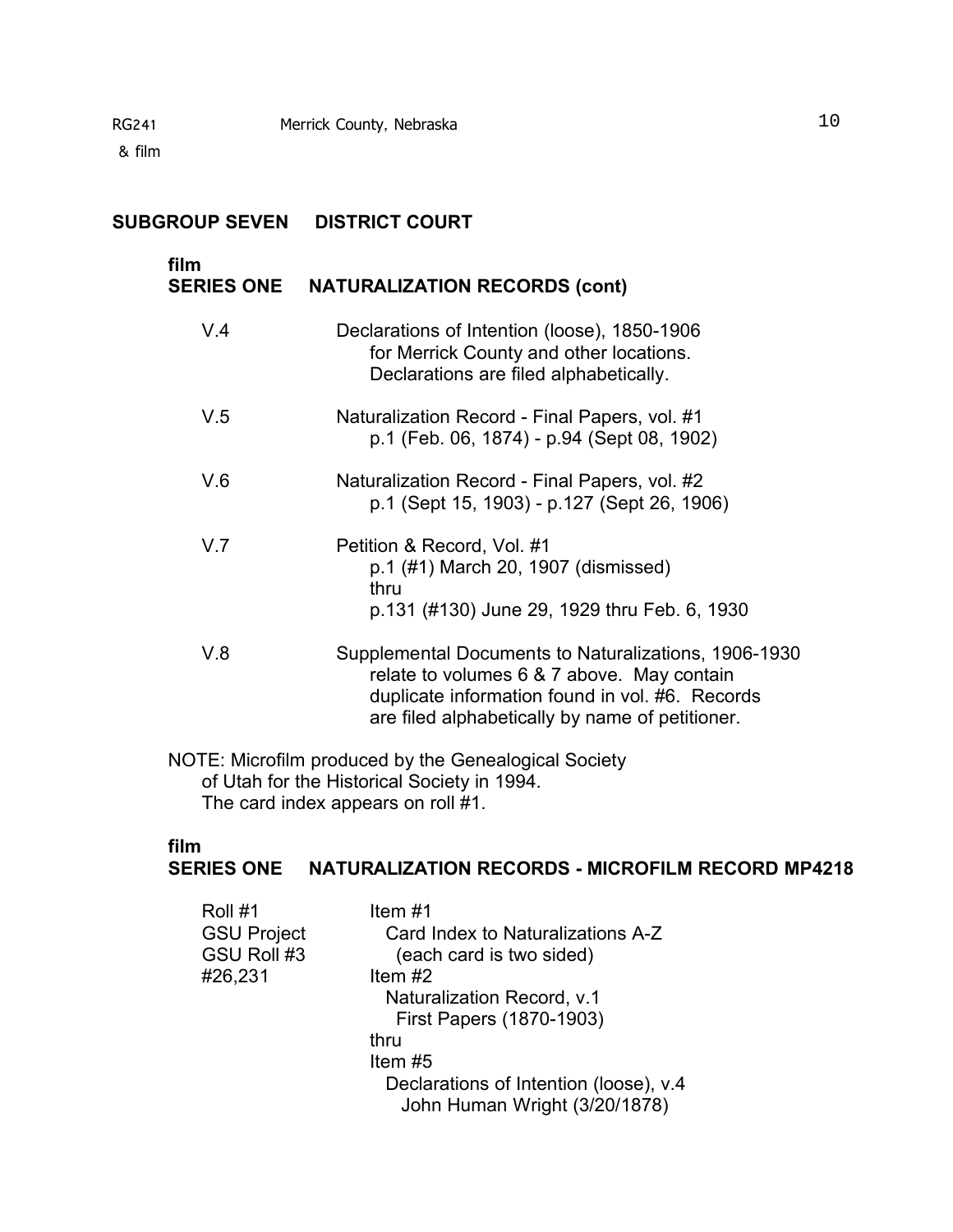## **SUBGROUP SEVEN DISTRICT COURT**

#### **film** �

# **SERIES ONE NATURALIZATION RECORDS (cont)**

| Roll #2                           | ltem #1                                                |
|-----------------------------------|--------------------------------------------------------|
| <b>GSU Project</b>                | Naturalization Record, v.1                             |
| GSU Roll #4                       | Final Papers (1874-1902)                               |
| #26,232                           | thru                                                   |
|                                   | Item #4                                                |
|                                   | Supplemental Documents, v.8                            |
|                                   | (Keys, Thomas)                                         |
|                                   |                                                        |
| Roll #3                           | Item #1                                                |
|                                   |                                                        |
|                                   |                                                        |
| <b>GSU Project</b><br>GSU Roll #5 | Supplemental Documents, v.8 cont.                      |
|                                   | Krempke, Charles (1906)<br>thru                        |
| #26,221                           |                                                        |
|                                   | Supplemental Documents, v.8<br>Zmek, Frank (1912-1913) |

# **film**

# **SERIES TWO JUDGEMENT AND EXECUTION DOCKETS, 1869-1936**

| Vol. #1, Judgement Record, V.1           |
|------------------------------------------|
| November 24, 1869 - Feb. 12, 1896        |
| Vol. #2, Judgement Record, V.2 (indexed) |
| Feb. 4, 1896 - #3573 (Nov. 18, 1936)     |
| Vol. #3, Execution Docket, V.1           |
| April 5, 1872 - Aug. 22, 1884 (p.59)     |
|                                          |

# **SERIES THREE TRIAL DOCKETS & CALENDARS, 1946-1961**

V.1 Trial Docket, 1946-1961

Trial Dockets also appear on security microfilm

## **SERIES FOUR GENERAL INDEX TO DISTRICT COURT**

Patrons should contact Merrick County District Court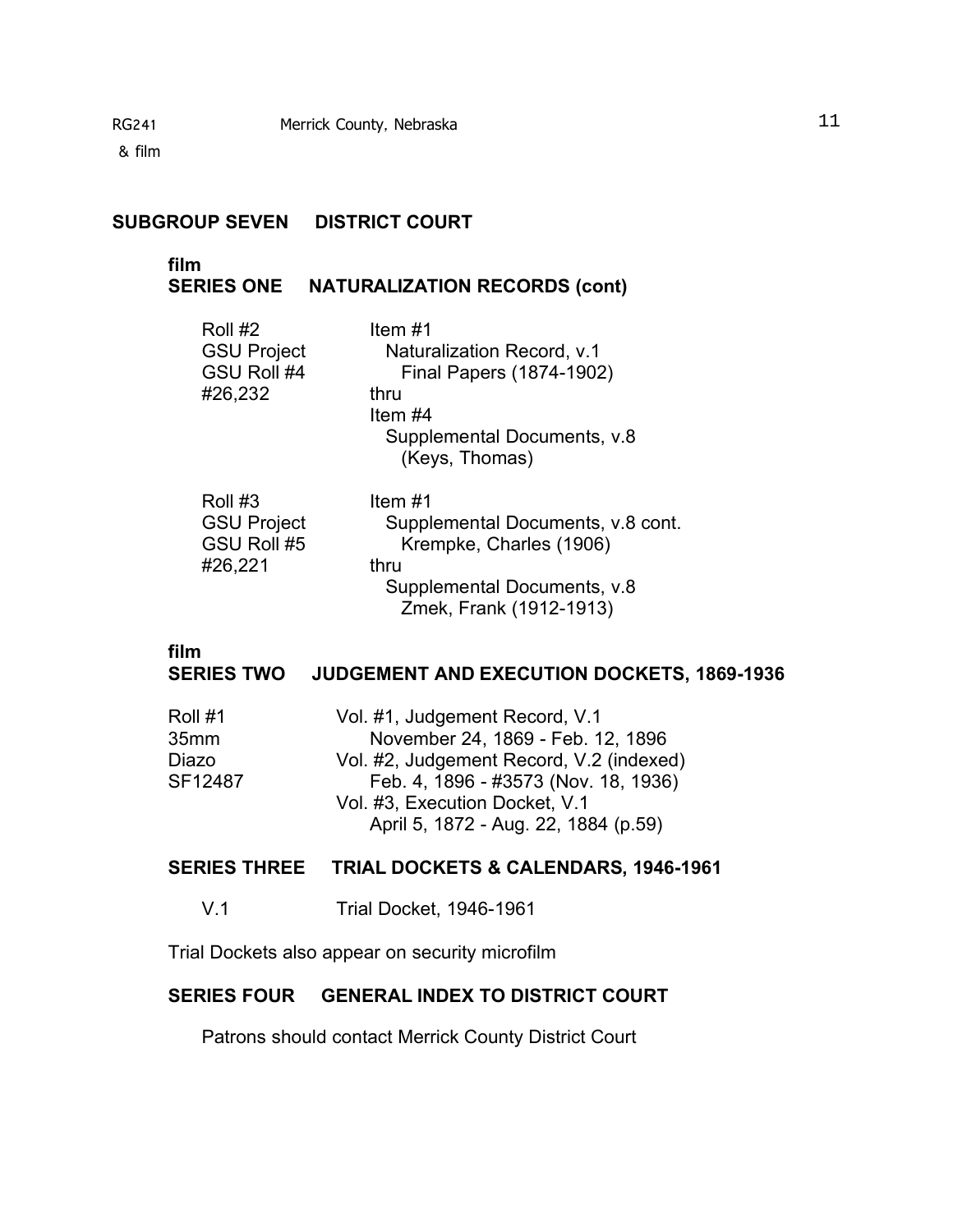## **SUBGROUP SEVEN DISTRICT COURT**

#### **SERIES FIVE APPEARANCE DOCKETS**

Archives holds security microfilm only for District Court Appearance Dockets, 1870-1975

## **SERIES SIX** � **DAILY JOURNALS**

Patrons should contact Merrick County District Court

Daily Journals of the District Court are on security microfilm.

#### **SERIES SEVEN COMPLETE RECORD**

Patrons should contact Merrick County District Court Complete Record dockets are on security microfilm

#### **SERIES EIGHT CASE FILES, CRIMINAL & CIVIL**

Patrons should contact Merrick County District Court

## **SERIES NINE BILLS OF EXCEPTION & DEPOSITIONS, 1904-1982**

| B.1        | #26977        | State vs. Charles Penn, 1929 - murder<br>(Supreme Court transcript) |
|------------|---------------|---------------------------------------------------------------------|
|            | #83-410       | State vs. Roland Morrow, 1932                                       |
| <b>B.2</b> | #83-410 cont. |                                                                     |
|            |               | Running School w/o license                                          |
|            | #5065         | Kremer D/B/A Gene's Electric v.s.                                   |
|            |               | Village of Silver Creek (dispute                                    |
|            |               | over awarding a bid for electrical                                  |
|            |               | work for community park), 1975                                      |
| B.3        | #5065 cont.   |                                                                     |
|            |               | ---- John Marquis vs. Central City, 1904                            |
|            |               | personal injury, collapsed bridge                                   |
|            |               | ---- John F. Huber, minor vs. C.B. & Q. RR                          |
|            |               | 1904 - personal injury                                              |
|            | #5161         | Bethesda Foundation vs. Merrick County                              |
|            |               | 1976 - Parkview Home tax exemption                                  |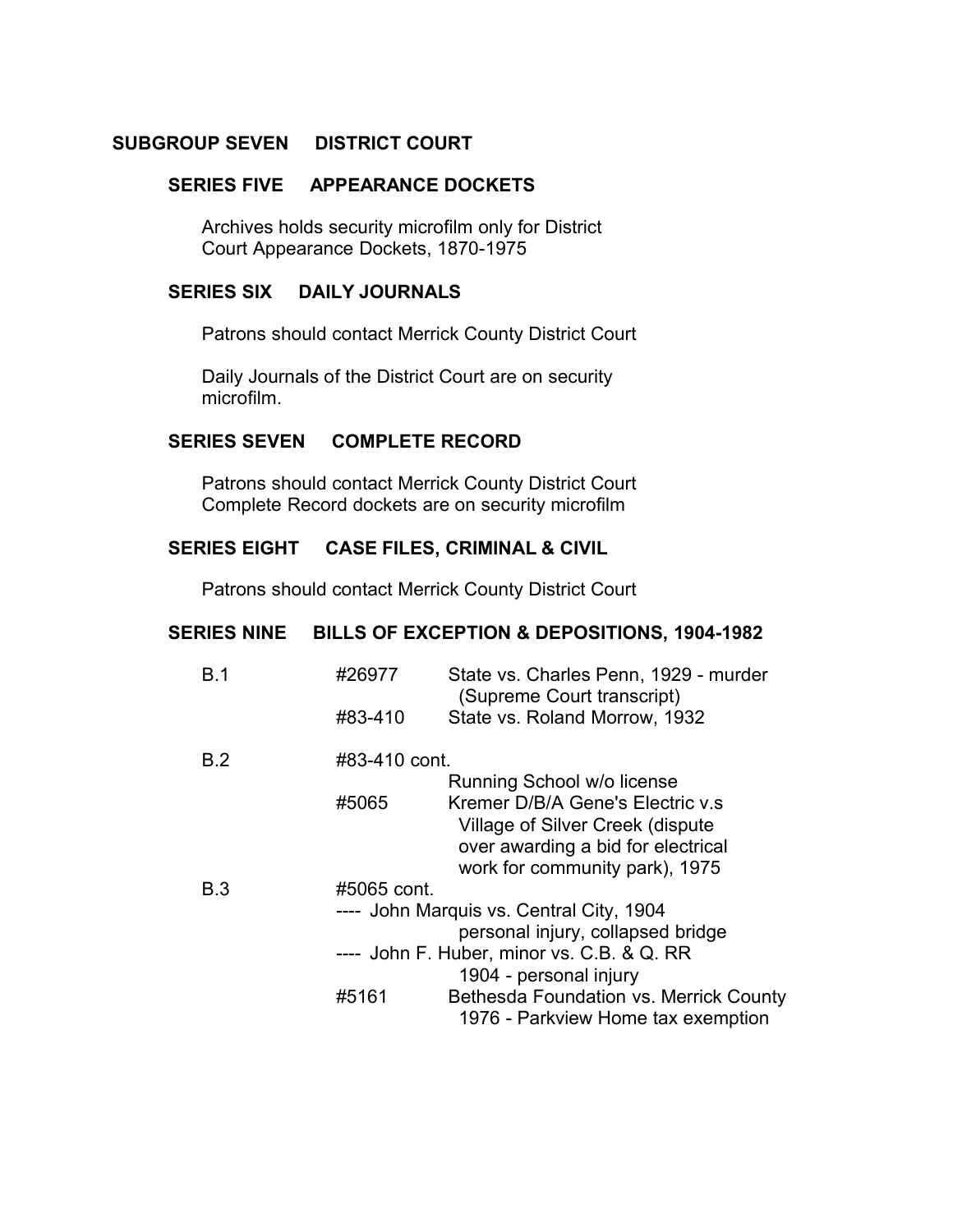# **SUBGROUP SEVEN DISTRICT COURT (cont)**

## **SERIES NINE BILLS OF EXCEPTION AND DEPOSITIONS**

| <b>B.4</b> | #5360   | McCormick vs. Terry et al, 1979<br>land dispute (Ft. Kearny & Omaha Rd)                                   |
|------------|---------|-----------------------------------------------------------------------------------------------------------|
|            | #4888   | Ronald L. Glause vs. Myra J. Glause<br>Divorce, 1970                                                      |
|            | #36760  | Dorothy K. Mustard vs. St. Paul Fire<br>and Marine Ins. Co. (Supreme Court)<br>re claim for death, 1967   |
|            | #4982   | Robert E. Smith vs. William F. Meier<br>(M.E.O. Dairy Supply) for malfunctioning<br>electric milker, 1971 |
|            | #82-377 | State vs. Marjorie Bigelow, 1982                                                                          |
| B.5        | #1508   | in re estate of Earl H. McHargue, 1977                                                                    |
|            | #42114  | State vs. Larry Jones - Supreme Ct. appeal                                                                |
|            | #42986  | (Supreme Court appeal)                                                                                    |
|            | #43312  | (Supreme Court appeal)                                                                                    |
|            | #42898  | State vs. Roderick Allen Skay, 1979<br>Supreme Court - extradition                                        |
|            | #42899  | State vs. Roderick Allen Skay, 1979<br>Supreme Court - extradition                                        |

#### **SERIES TEN STATE TAX SUIT**

Patrons should contact Merrick County District Court

## **SERIES ELEVEN MISCELLANEOUS VOLUMES**

| V.1 | Decree of Foreclosure, 1894-1901 |  |
|-----|----------------------------------|--|
|     |                                  |  |

- V.2 Moratorium Record, 1934-1946
- B.1 � Rosters of Volunteer Firemen, 1925-1973

# **SUBGROUP EIGHT SUPERINTENDENT OF SCHOOLS**

The School Census for Merrick County, 1869-1990, is stored on security microfilm. No other records have been accessioned for this subgroup.

**SUBGROUP NINE SCHOOL DISTRICT RECORDS** 

There are currently no individual school district records for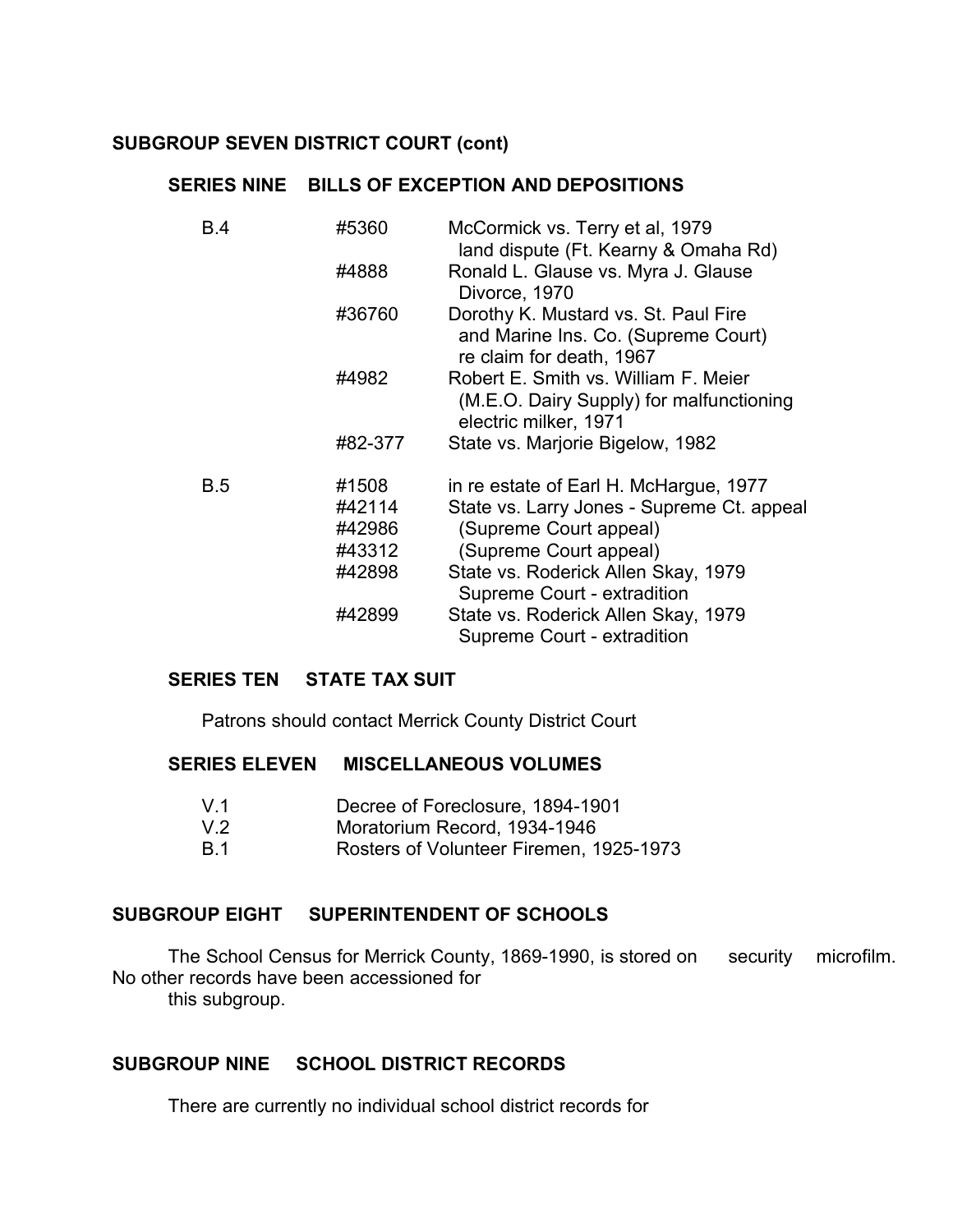Merrick County at the Archives.

END OF INVENTORY DJJ/ht 9/14/1973 PMC/WP51 01/03/1994 GSU/pmc/WP51 4/11/1994 PMC/WP6.0 2/26/2003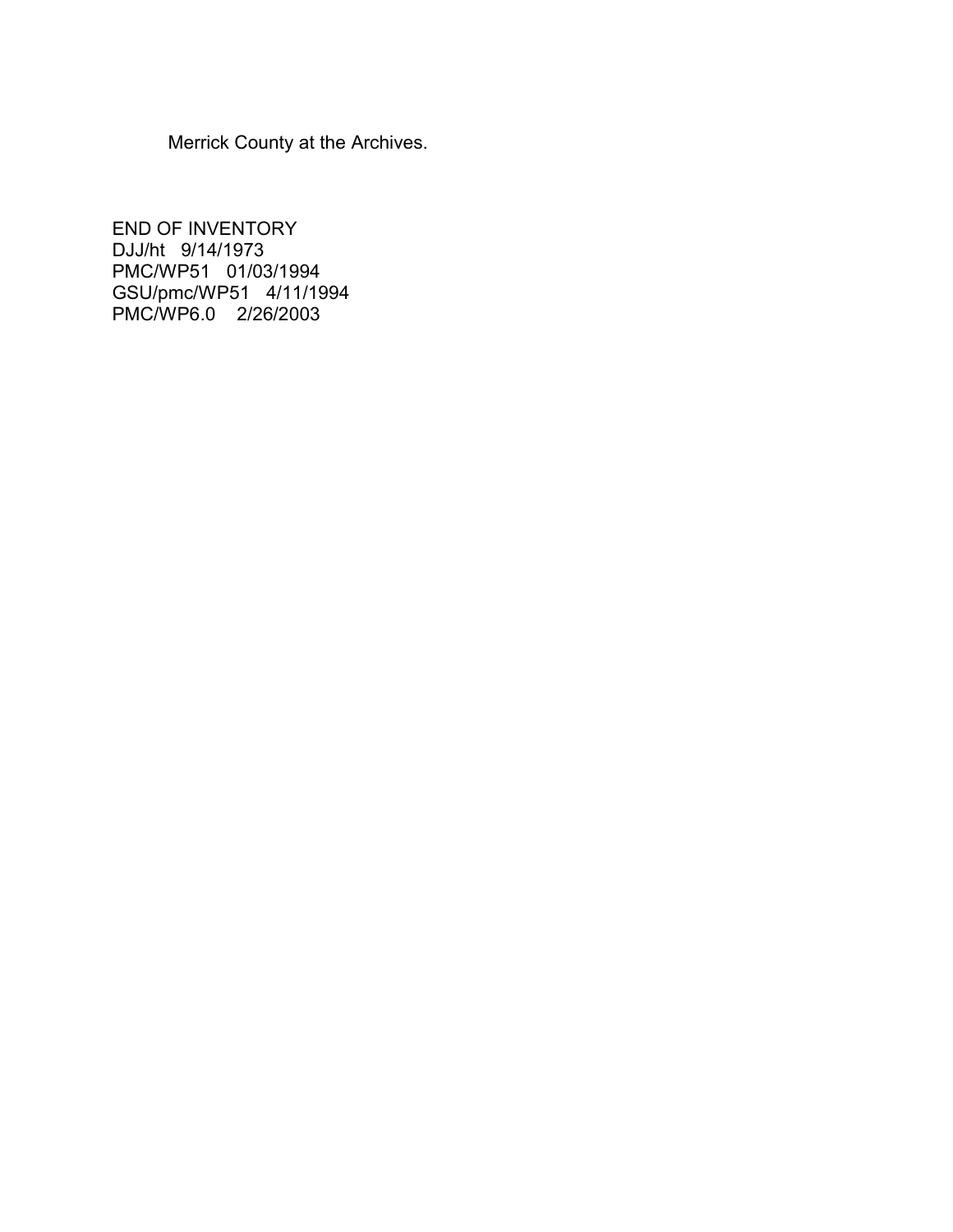# **MERRICK COUNTY (Register of Deeds)**

<span id="page-17-0"></span>SECURITY MICROFILM INVENTORY SF241

Project #: None Kwik Chek Co. October 1974

# REGISTER OF DEEDS

| SERIES ONE DEED BOOKS, 1866-1974 |                                        |                                                                                 |
|----------------------------------|----------------------------------------|---------------------------------------------------------------------------------|
| Roll #1<br>12519                 | p.1                                    | Deeds, Book A (imprinted Burt County)<br>July 14, 1866 (Merrick County)<br>thru |
|                                  | p.600                                  | March 3, 1874                                                                   |
|                                  | p.1                                    | Deeds, Book B (Land Department UPRY Co.)<br>December 29, 1869<br>thru           |
|                                  |                                        | p.156 July 3, 1880                                                              |
|                                  | Deeds, Book C                          | p.1 March 5, 1874<br>thru                                                       |
|                                  |                                        | p.189 May 19, 1875                                                              |
| Roll #2<br>12520                 | Deeds, Book C (cont)<br>p.190<br>p.800 | October 15, 1875<br>thru<br>April 23, 1879                                      |
|                                  | p.1                                    | Patent Record (indexed), targeted Book "D"<br>#1314, June 4, 1877<br>thru       |
|                                  | p.408                                  | #7240, January 7, 1890<br>NOTE: filing dates in rg. of 1873-1940                |
|                                  | Deeds, Book D<br>p.1                   | February 25, 1879                                                               |
|                                  | p.640                                  | thru<br>January 14, 1882                                                        |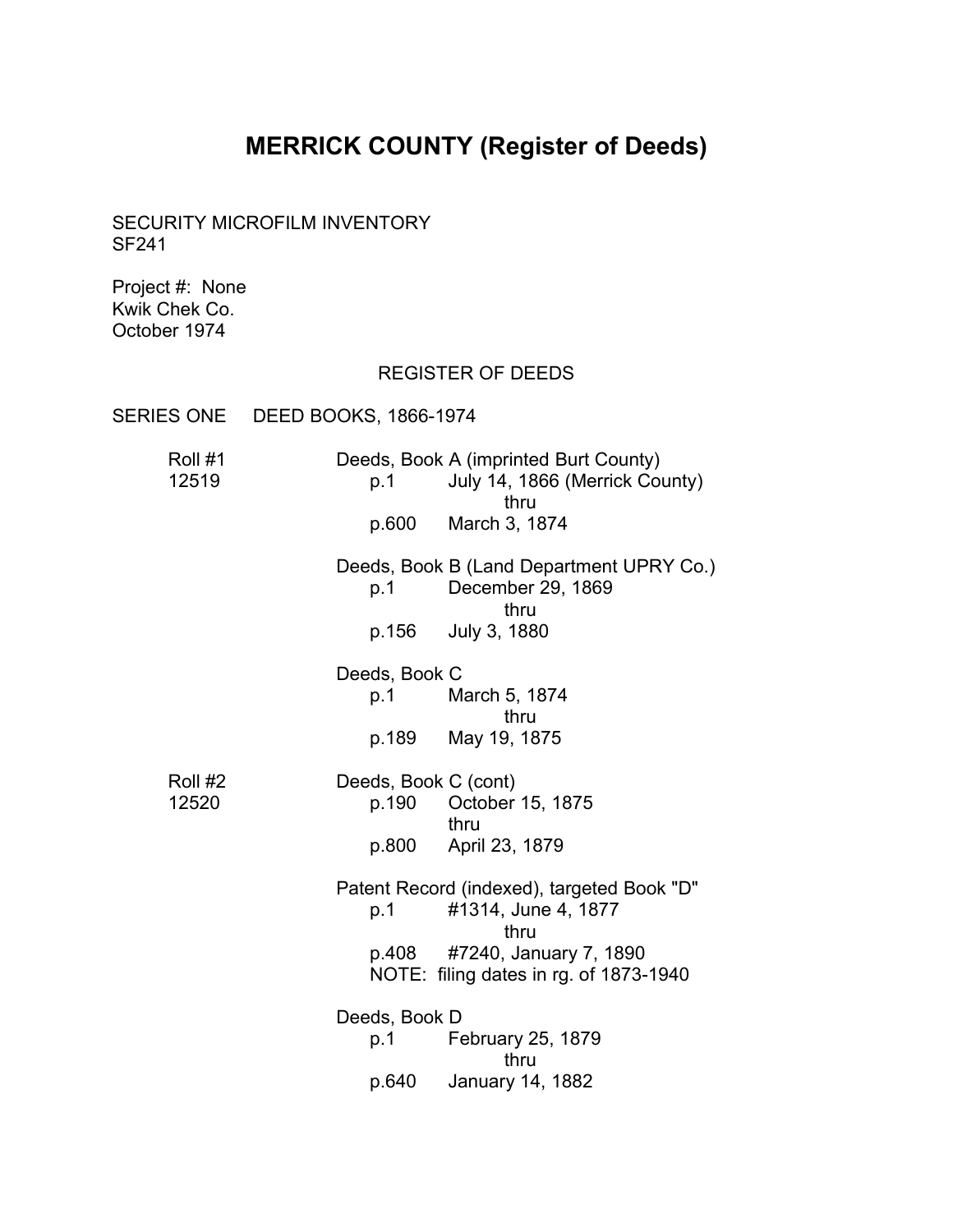|                  | Deeds, Book E<br>p.1<br>p.49 | October 5, 1881<br>thru<br>January 1, 1882                                      |
|------------------|------------------------------|---------------------------------------------------------------------------------|
| Roll #3<br>12521 | Deeds, Book E (cont)         | p.50 April 1, 1882                                                              |
|                  |                              | thru<br>p.640 April 17, 1884                                                    |
|                  | p.1                          | Deeds, Book F (Union Pacific RR Co.)<br>February 12, 1881<br>thru               |
|                  | p.320                        | June 22, 1886                                                                   |
|                  | p.1                          | Deeds, Book G (Warranty Deeds)<br>October 14, 1882<br>thru                      |
|                  | p.640                        | July 25, 1885                                                                   |
|                  | Deeds, Book H<br>p.1         | March 31, 1884<br>thru                                                          |
|                  |                              | p.199 April 10, 1885                                                            |
| Roll 4<br>12522  | Deeds, Book H (Cont.)        | p.200 April 27, 1885<br>thru                                                    |
|                  | p.640                        | January 1, 1887                                                                 |
|                  |                              | NOTE: missing volume 1886-1888 (see BKL)                                        |
|                  | Deeds, Book I<br>p.1         | July 19, 1888<br>thru                                                           |
|                  | p.640                        | October 21, 1889                                                                |
|                  | p.1                          | Deeds Book J (Warranty Deeds)<br>July 24, 1885<br>thru                          |
|                  | p.634                        | October 2, 1888                                                                 |
|                  | p.1                          | Deeds Book K (Union Pacific RR Co.)<br>May 13, 1885 - #7854 (6/21/1886)<br>thru |
|                  | p.29                         | #10930 (12/9/1886)                                                              |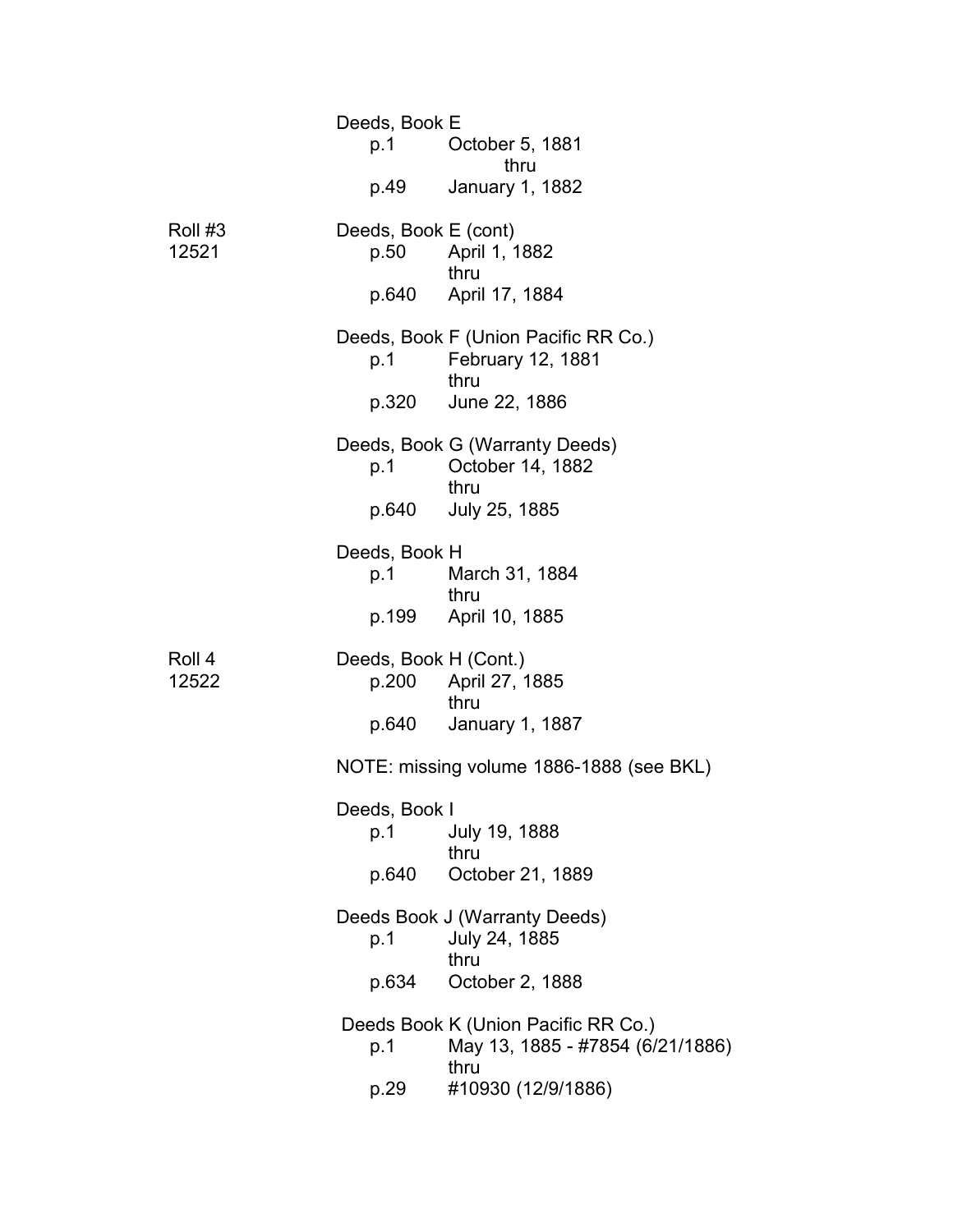| Roll 5<br>12523 | p.30                   | Deeds (UPRY) Book K (Cont'd)<br>#1116 (12/8/1886)<br>thru                  |
|-----------------|------------------------|----------------------------------------------------------------------------|
|                 | p.370                  | #8474 (1/2/1896)                                                           |
|                 | Deeds, Book L          |                                                                            |
|                 | p.1                    | August 6, 1886<br>thru                                                     |
|                 | p.638                  | August 6, 1888                                                             |
|                 | Deeds, Book M          |                                                                            |
|                 | p.1                    | September 28, 1885<br>thru                                                 |
|                 | p.559                  | December 9, 1890                                                           |
| Roll 6          | Deeds, Book M (Cont'd) |                                                                            |
| 12524           | p.560                  | December 6, 1890<br>thru                                                   |
|                 | p.636                  | February 26, 1891                                                          |
|                 |                        | Deeds Book N (Warranty Deeds)                                              |
|                 | p.1                    | October 4, 1888<br>thru                                                    |
|                 | p.640                  | May 3, 1892                                                                |
|                 |                        | Deeds Book O (Warranty Deeds)                                              |
|                 | p.1                    | May 6, 1892<br>thru                                                        |
|                 | p.640                  | February 3, 1896                                                           |
|                 |                        | Deeds, Book P (continues Book M)                                           |
|                 | p.1                    | February 26, 1891<br>thru                                                  |
|                 | p.419                  | October 28, 1892                                                           |
| Roll 7          | Deeds, Book P (Cont'd) |                                                                            |
| 12525           | p.420                  | October 28, 1892<br>thru                                                   |
|                 | p.640                  | November 6, 1893                                                           |
|                 | p.1                    | Deeds Book Q (Union Pacific RR Co.)<br>#15690 - April 7, 1890 (f.5/9/1891) |
|                 | p.204                  | thru<br>#17464 - January 12, 1938                                          |
|                 |                        |                                                                            |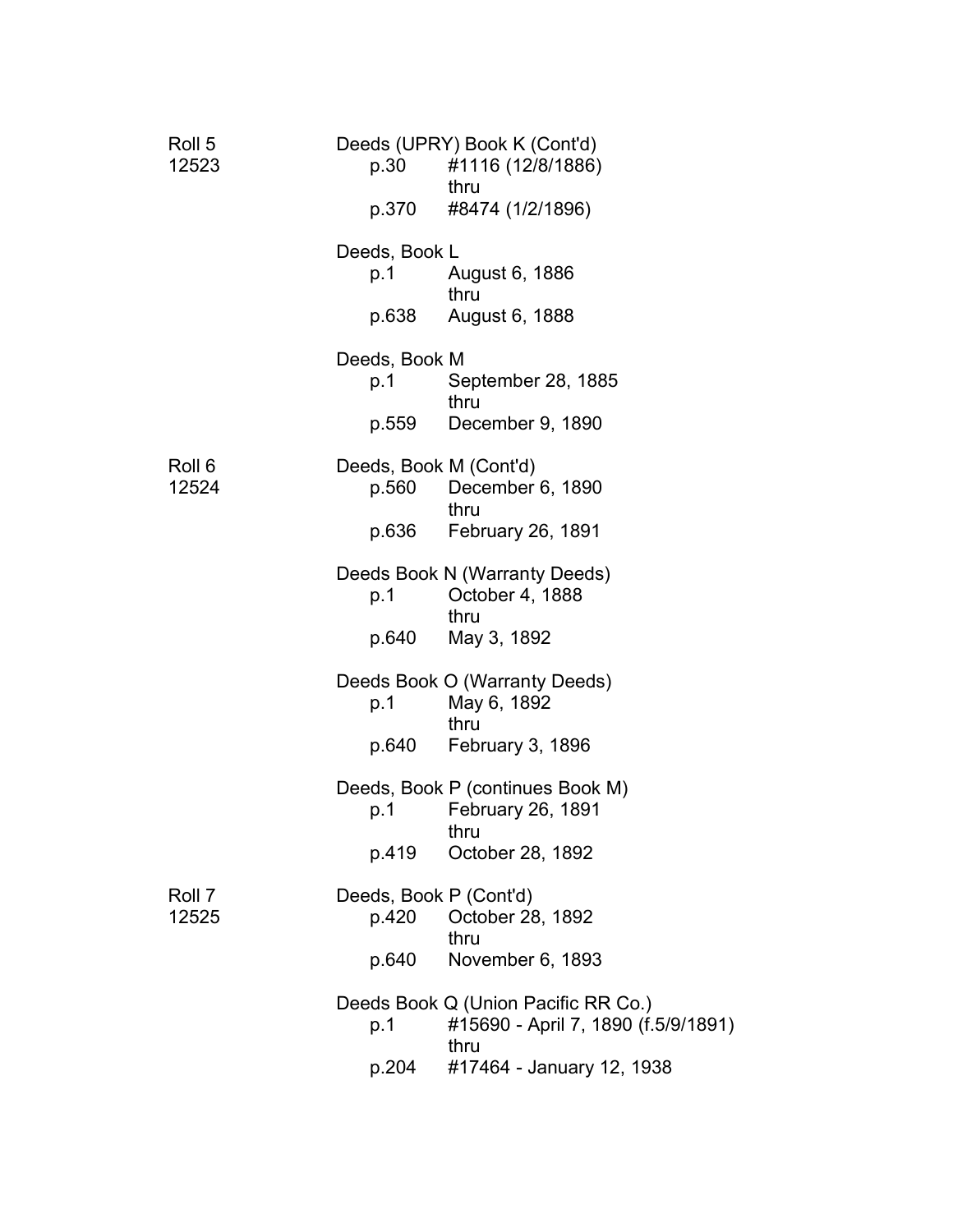|                 | Deeds, Book R<br>p.1         | November 17, 1893                                             |
|-----------------|------------------------------|---------------------------------------------------------------|
|                 |                              | thru<br>p.640 April 27, 1897                                  |
|                 | p.1                          | Deeds Book S (Warranty Deeds)<br>April 20, 1893<br>thru       |
|                 | p.636                        | August 16, 1898                                               |
|                 | p.1                          | Deeds Book T (Warranty Deeds)<br>February 26, 1896<br>thru    |
|                 | p.69                         | March 16, 1897                                                |
| Roll 8<br>12526 | Deeds Book T (cont)<br>p.70  | March 17, 1897<br>thru                                        |
|                 | p.638                        | November 20, 1900                                             |
|                 | p.1                          | Deeds, Book U (continues Book R)<br>April 30, 1897<br>thru    |
|                 | p.638                        | December 10, 1898                                             |
|                 | p.1                          | Deeds Book V (Warranty Deeds)<br>August 16, 1898<br>thru      |
|                 | p.559                        | May 15, 1901                                                  |
| Roll 9<br>12527 | Deeds Book V (cont)<br>p.560 | May 15, 1901<br>thru                                          |
|                 | p.638                        | December 3, 1901                                              |
|                 | p.1                          | Deeds, Book W (continues Book U)<br>December 25, 1898<br>thru |
|                 | p.640                        | June 6, 1900                                                  |
|                 | Deeds, Book X<br>p.1         | June 6, 1900                                                  |
|                 | p.537                        | thru<br>March 24, 1909                                        |
|                 |                              | Deeds Book Y (Warranty Deeds)                                 |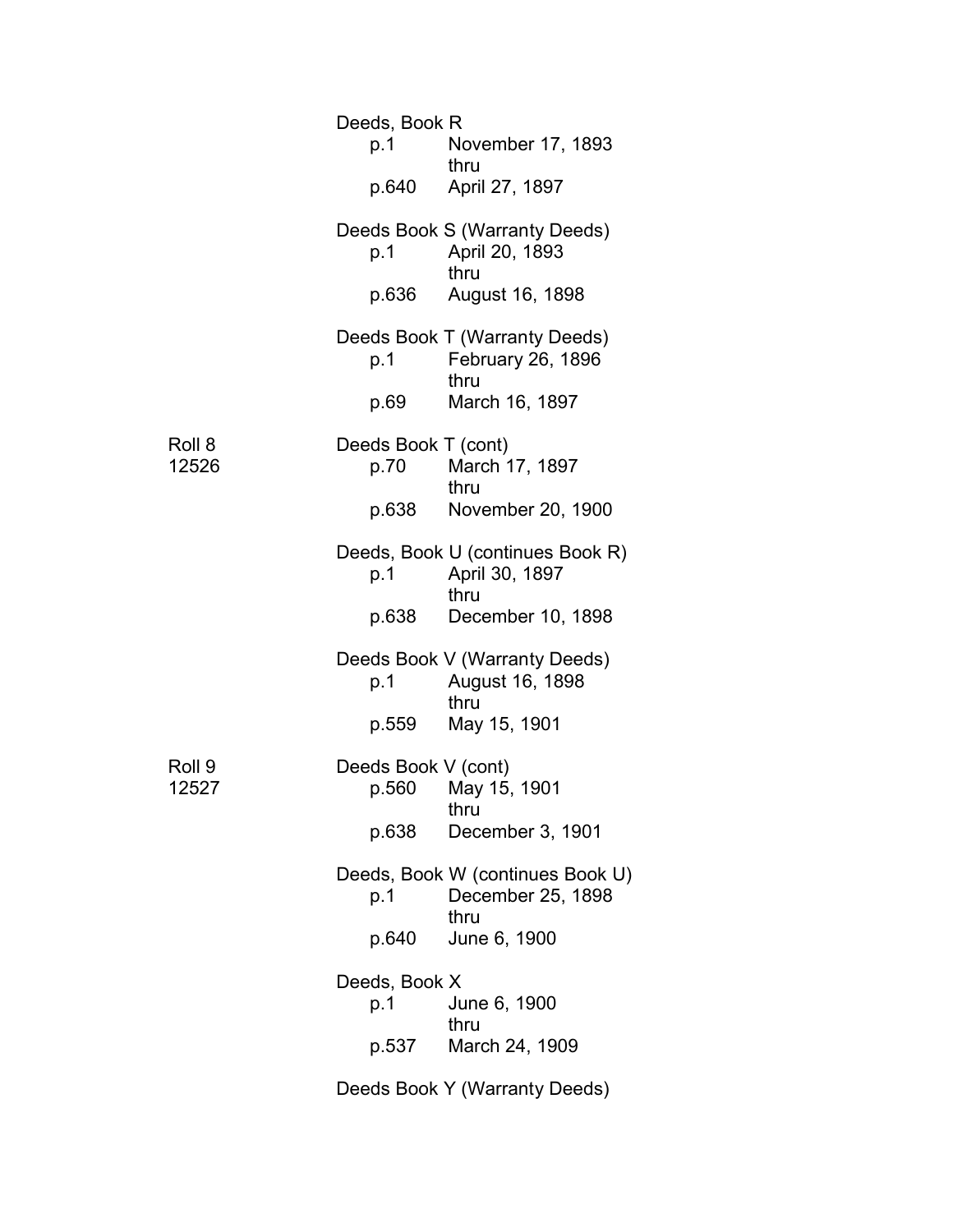|                  | p.1                           | September 15, 1900                                                                            |
|------------------|-------------------------------|-----------------------------------------------------------------------------------------------|
|                  | p.499                         | thru<br>October 13, 1902                                                                      |
| Roll 10<br>12528 | Deeds Book Y (cont)<br>p.500  | October 14, 1902<br>thru                                                                      |
|                  | p.638                         | April 20, 1903                                                                                |
|                  | Deeds, Book Z                 | Will of Arthur C. Ducat, Sept 8, 1902<br>thru                                                 |
|                  | p.638                         | January 15, 1909                                                                              |
|                  | p.1                           | Deeds Book AA (Warranty Deeds)<br>continues Book V<br>December 10, 1901                       |
|                  |                               | thru                                                                                          |
|                  | p.636                         | October 10, 1905                                                                              |
|                  | p.1                           | Deeds Book BB (Warranty Deeds)<br>continues Book Y<br>April 21, 1903                          |
|                  | p.329                         | thru<br>November 22, 1904                                                                     |
| Roll 11<br>12529 | Deeds Book BB (cont)<br>p.330 | November 23, 1904                                                                             |
|                  | p.638                         | thru<br>July 7, 1906                                                                          |
|                  |                               | Deeds Book CC (Warranty Deeds)<br>p.1 April 14, 1904<br>thru                                  |
|                  | p.636<br>p.1                  | April 7, 1915<br>Deeds Book DD (Warranty Deeds)<br>continues Book BB<br>July 17, 1906<br>thru |
|                  | p.650                         | March 26, 1909                                                                                |
|                  | p.1                           | Deeds Book EE (Warranty Deeds)<br>continues Book AA<br>October 12, 1905                       |
|                  |                               | thru                                                                                          |
|                  | p.109                         | October 27, 1906                                                                              |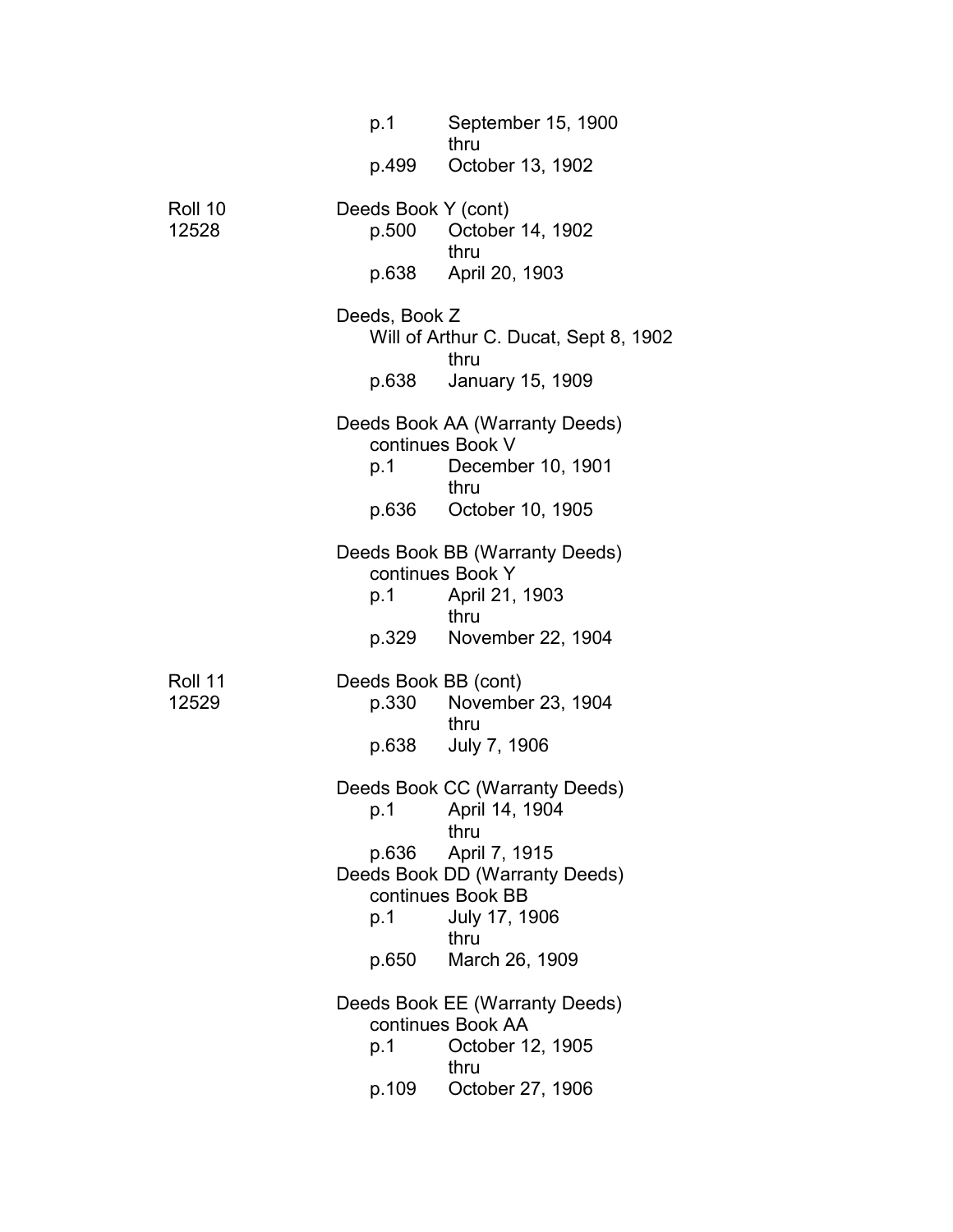| Roll 12<br>12530 | Deeds Book EE (cont)<br>p.652 | p.110 October 30, 1906<br>thru<br>December 4, 1909                   |
|------------------|-------------------------------|----------------------------------------------------------------------|
|                  |                               |                                                                      |
|                  | Deeds Book FF<br>p.1          | continues Book Z<br>January 16, 1909                                 |
|                  |                               | thru<br>p.592 April 16, 1919                                         |
|                  | p. 1                          | Deeds Book GG (Warranty Deeds)<br>continues Book DD<br>April 6, 1909 |
|                  | p.599                         | thru<br>October 8, 1910                                              |
|                  |                               |                                                                      |
| Roll 13<br>12531 |                               | Deeds Book GG (cont)<br>p.600 October 10, 1910<br>thru               |
|                  | p.642                         | November 22, 1910                                                    |
|                  | p.1                           | Deeds Book HH (Warranty Deeds)<br>November 23, 1910<br>thru          |
|                  |                               | p.642 December 4, 1912                                               |
|                  |                               | Deeds Book II (Warranty Deeds)<br>p.1 December 4, 1912<br>thru       |
|                  |                               | p.642 February 12, 1915                                              |
|                  | p.1                           | Deeds Book JJ (Warranty Deeds)<br>February 17, 1915<br>thru          |
|                  | p.369                         | June 2, 1916                                                         |
| Roll 14<br>12532 | Deeds Book JJ (cont)<br>p.370 | June 2, 1916                                                         |
|                  | p.702                         | thru<br>July 27, 1918                                                |
|                  | p.1                           | Deeds Book KK (Warranty Deeds)<br>May 31, 1915<br>thru               |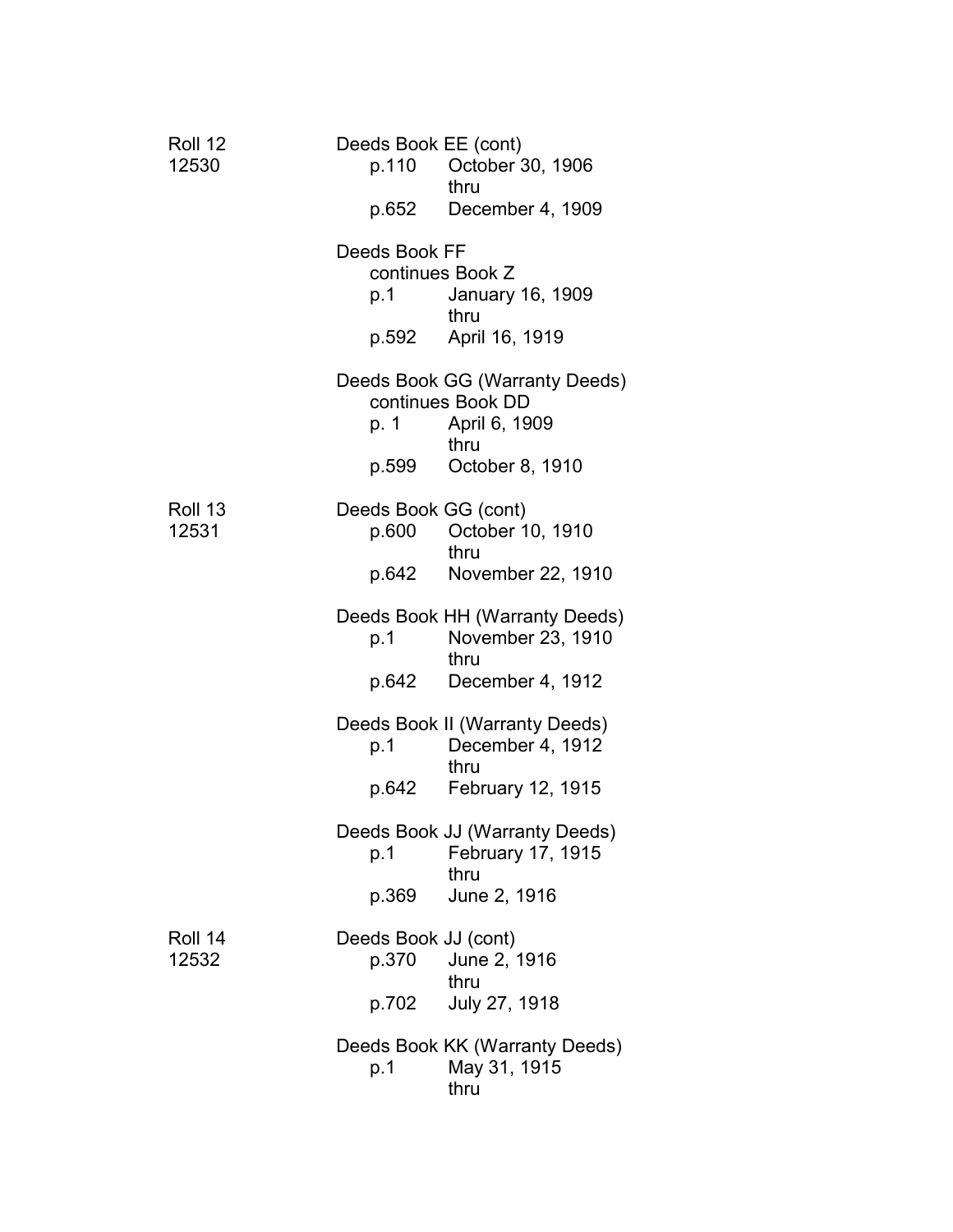|                  | p.700                          | November 29, 1918                                           |
|------------------|--------------------------------|-------------------------------------------------------------|
|                  | Deeds, Book LL<br>p.1          | April 21, 1919<br>thru                                      |
|                  |                                | p.692 December 2, 1936                                      |
|                  | p.1                            | Deeds Book MM (Warranty Deeds)<br>November 29, 1918<br>thru |
|                  | p.119                          | March 5, 1919                                               |
| Roll 15<br>12533 | Deeds, Book MM (cont)<br>p.120 | March 6, 1919<br>thru                                       |
|                  | p.801                          | June 5, 1922                                                |
|                  | Deeds, Book NN<br>p.1          | March 1, 1920<br>thru                                       |
|                  | p.700                          | April 15, 1922                                              |
|                  | Deeds, Book OO<br>p.1          | November 8, 1921<br>thru                                    |
|                  | p.539                          | August 7, 1924                                              |
| Roll 16<br>12534 | Deeds, Book OO (cont)<br>p.540 | August 8, 1924<br>thru                                      |
|                  | p.600                          | December 3, 1924                                            |
|                  | Deeds, Book PP<br>p.1          | December 2, 1924<br>thru                                    |
|                  | p.602                          | February 9, 1927                                            |
|                  | Deeds, Book QQ<br>p.1          | February 9, 1927<br>thru                                    |
|                  | p.600                          | July 9, 1929                                                |
|                  | Deeds, Book RR<br>p.1          | July 12, 1929<br>thru                                       |
|                  | p.689                          | July 11, 1932                                               |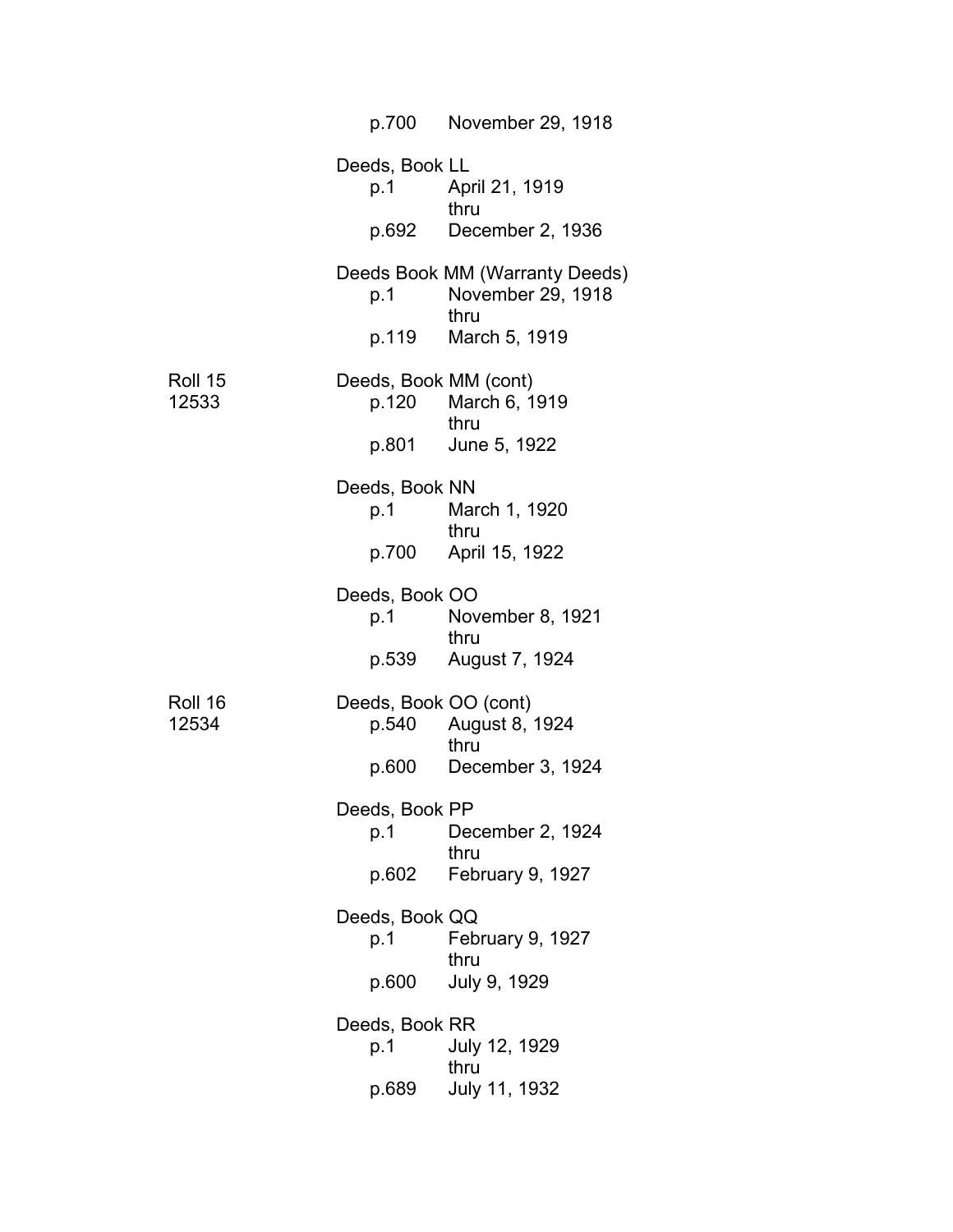| Roll 17<br>12535 |                       | Deeds, Book RR (cont)<br>p.690 July 11, 1932<br>thru     |
|------------------|-----------------------|----------------------------------------------------------|
|                  | p.799                 | January 21, 1933                                         |
|                  | Deeds, Book SS<br>p.1 | January 23, 1933<br>thru                                 |
|                  | p.765                 | June 23, 1937                                            |
|                  | Deeds, Book TT<br>p.1 | December 2, 1936<br>thru                                 |
|                  | p.654                 | May 29, 1945                                             |
|                  | Deeds, Book UU<br>p.1 | June 28, 1937                                            |
|                  | p.389                 | thru<br>December 5, 1939                                 |
| Roll 18<br>12536 |                       | Deeds, Book UU (cont)<br>p.390 December 5, 1939<br>thru  |
|                  | p.750                 | April 17, 1942                                           |
|                  | Deeds Book VV         | p.1 May 29, 1945<br>thru                                 |
|                  | p.670                 | March 28, 1952                                           |
|                  | Deeds, Book WW<br>p.1 | April 25, 1942<br>thru                                   |
|                  | p.708                 | November 9, 1944                                         |
|                  | Deeds, Book XX<br>p.1 | November 8, 1944<br>thru                                 |
|                  | p.49                  | January 20, 1945                                         |
| Roll 19<br>12537 | p.50                  | Deeds, Book XX (cont)<br><b>January 24, 1945</b><br>thru |
|                  | p.650                 | May 31, 1946                                             |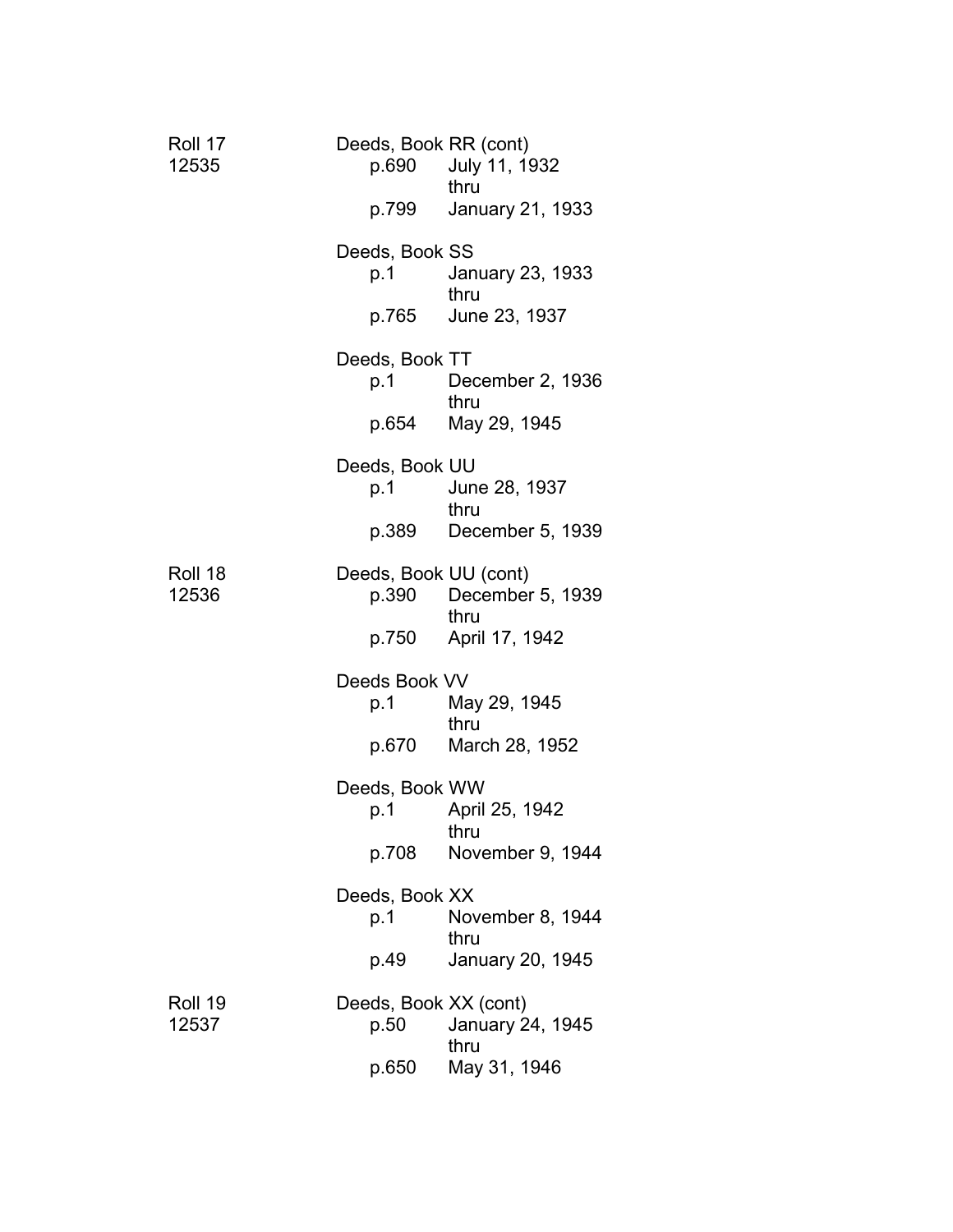|                  | Deeds, Book YY<br>p.1          | May 31, 1946<br>thru<br>p.735 January 20, 1948                                            |
|------------------|--------------------------------|-------------------------------------------------------------------------------------------|
|                  | Deeds, Book ZZ<br>p.1          | January 20, 1948<br>thru                                                                  |
|                  | p.489                          | July 22, 1949                                                                             |
| Roll 20<br>12538 | Deeds, Book ZZ (cont)<br>p.490 | July 23, 1949<br>thru                                                                     |
|                  |                                | p.700 April 4, 1950                                                                       |
|                  | Deeds, Book A-1<br>p.1         | March 27, 1950<br>thru                                                                    |
|                  |                                | p.700 January 6, 1953                                                                     |
|                  | Deeds, Book A-2<br>p.1         | January 9, 1953<br>thru                                                                   |
|                  |                                | p.447 December 30, 1954                                                                   |
|                  | Deeds, Book B-1<br>p.1         | March 31, 1952<br>thru                                                                    |
|                  |                                | p.128 December 28, 1954                                                                   |
| Roll 29<br>12547 | thru                           | Deed Record - Sheriff's Deeds<br>Bk 1, p.1 (June 29, 1903)<br>Bk 2, p.218 (June 10, 1954) |
| Roll 30<br>12548 | Deeds - Photostats             | Book A2, p.449 (December 31, 1954)<br>thru                                                |
|                  |                                | Book A6, p.109 (April 1, 1959)                                                            |
| Roll 31<br>12549 | Deeds - Photostats             | Book A6, p.110 (April 2, 1959)<br>thru<br>Book A9, p.249 (February 15, 1963)              |
| Roll 32          | Deeds - Photostats             |                                                                                           |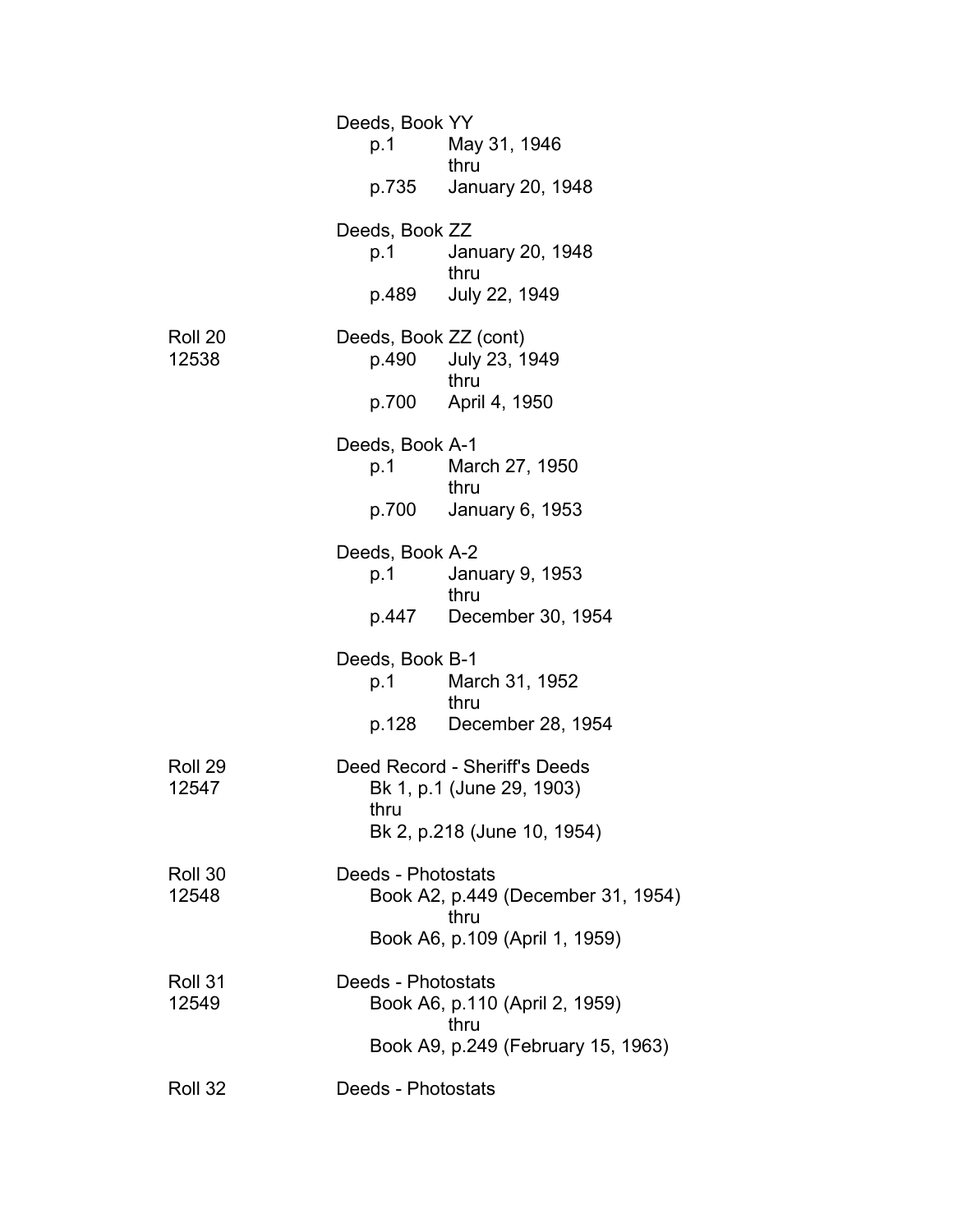| 12550             | Book A9, p.250 (February 27, 1963)<br>thru                                                               |
|-------------------|----------------------------------------------------------------------------------------------------------|
|                   | Book A12, p.249 (January 2, 1967)                                                                        |
| Roll 33<br>12551  | Deeds - Photostats<br>A12, p.250 (January 8, 1968)<br>thru<br>A15, p.218 (August 10, 1972)               |
| Roll 34<br>12552  | Deeds - Photostats<br>A15, p.219 (March 10, 1972)<br>thru<br>A16, p.497 (July 2, 1974)                   |
| Roll 35<br>12553  | Deeds - Photostats<br>A16, p.498 (July 2, 1974)<br>thru<br>A16, p.669 (November 6, 1974)                 |
| Roll 51<br>12569  | Deeds (Sheriffs), Book 2 (Photostats)<br>November 14, 1956<br>p.221<br>thru<br>January 16, 1974<br>p.289 |
| <b>SERIES TWO</b> | <b>MORTGAGE RECORDS, 1928-</b>                                                                           |
|                   | Mortgages, Book 50, pp. 1-299<br>December 3, 1928 thru March 6, 1931                                     |
| Roll 21<br>12539  | Mortgages, Book 50 (cont), pp. 300-678<br>March 4, 1931 thru July 5, 1934                                |
|                   | Mortgages, Book 51, pp. 1-661<br>January 8, 1929 thru October 22, 1931                                   |
|                   | Mortgages, Book 52, pp. 1-700<br>October 26 1931 thru January 15, 1935                                   |
|                   | Mortgages, Book 53, pp. 1-89<br>July 6, 1934 thru February 19, 1935                                      |
| Roll 22<br>12540  | Mortgages, Book 53 (cont), pp. 90-600<br>February 21, 1935 thru March 9, 1938                            |
|                   | Mortgages, Book 54, pp. 1-699<br>January 16, 1935 thru March 16, 1939                                    |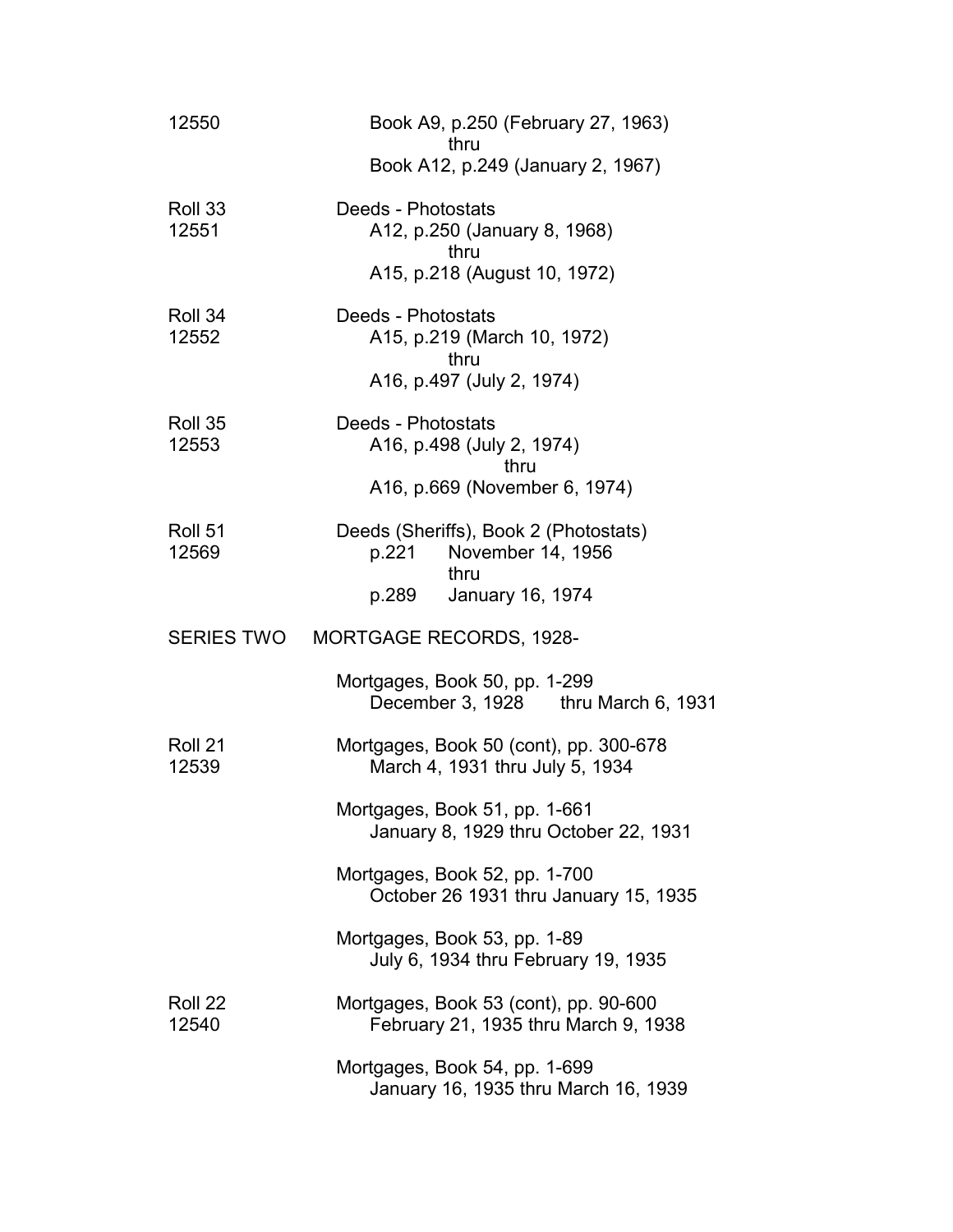|                           | Mortgages, Book 55, pp. 1-639        | March 9, 1938 thru April 17, 1941<br>p.599+ - Kansas-Nebraska Natural Gas Co.,<br>Inc. & City Nat'l Bank & Trust of Chicago          |  |
|---------------------------|--------------------------------------|--------------------------------------------------------------------------------------------------------------------------------------|--|
| Indenture, April 17, 1941 |                                      |                                                                                                                                      |  |
| Roll 23<br>12541          | p.640-670<br>p.671<br>thru           | Mortgages, Book 55 (cont), pp.640-704<br>Kansas-Nebraska Natural Gas<br>Co<br>Indenture (cont), April 17, 1941<br>Mtgs, May 14, 1941 |  |
|                           | p.704                                | Assignment - August 23, 1941                                                                                                         |  |
|                           |                                      | Mortgage Instruments, Book 56, pp. 1-749<br>March 21, 1939 thru March 15, 1946                                                       |  |
|                           | Mortgages, Book 57, pp. 1-700        | August 27, 1941 thru February 27, 1946                                                                                               |  |
|                           | Mortgages, Book 58, pp. 1-299        | March 15, 1946 thru February 2, 1948                                                                                                 |  |
| Roll 24<br>12542          |                                      | Mortgages, Book 58 (cont), pp. 300-699<br>February 2, 1948 thru November 20, 1950                                                    |  |
|                           | Mortgages, Book 59, pp. 1-702        | February 27, 1946 thru February 28, 1950                                                                                             |  |
|                           | Mortgages, Book 60, pp. 1-700        | March 2, 1950 thru August 23, 1954                                                                                                   |  |
|                           | Mortgages, Book 61, pp. 1-19         | November 25, 1950 thru December 13, 1950                                                                                             |  |
| Roll 25<br>12543          | Mortgages, Book 61 (cont), pp.20-570 | December 13, 1950 thru December 29, 1954                                                                                             |  |
|                           | Mortgages, Book 62, pp. 1-52         | August 9, 1954 thru December 24, 1954                                                                                                |  |
| Roll 35*<br>12553         | Mortgages - Photostats<br>thru       | Book 62, p.53 (December 29, 1954)<br>Book 64, p.360 (August 23, 1956)                                                                |  |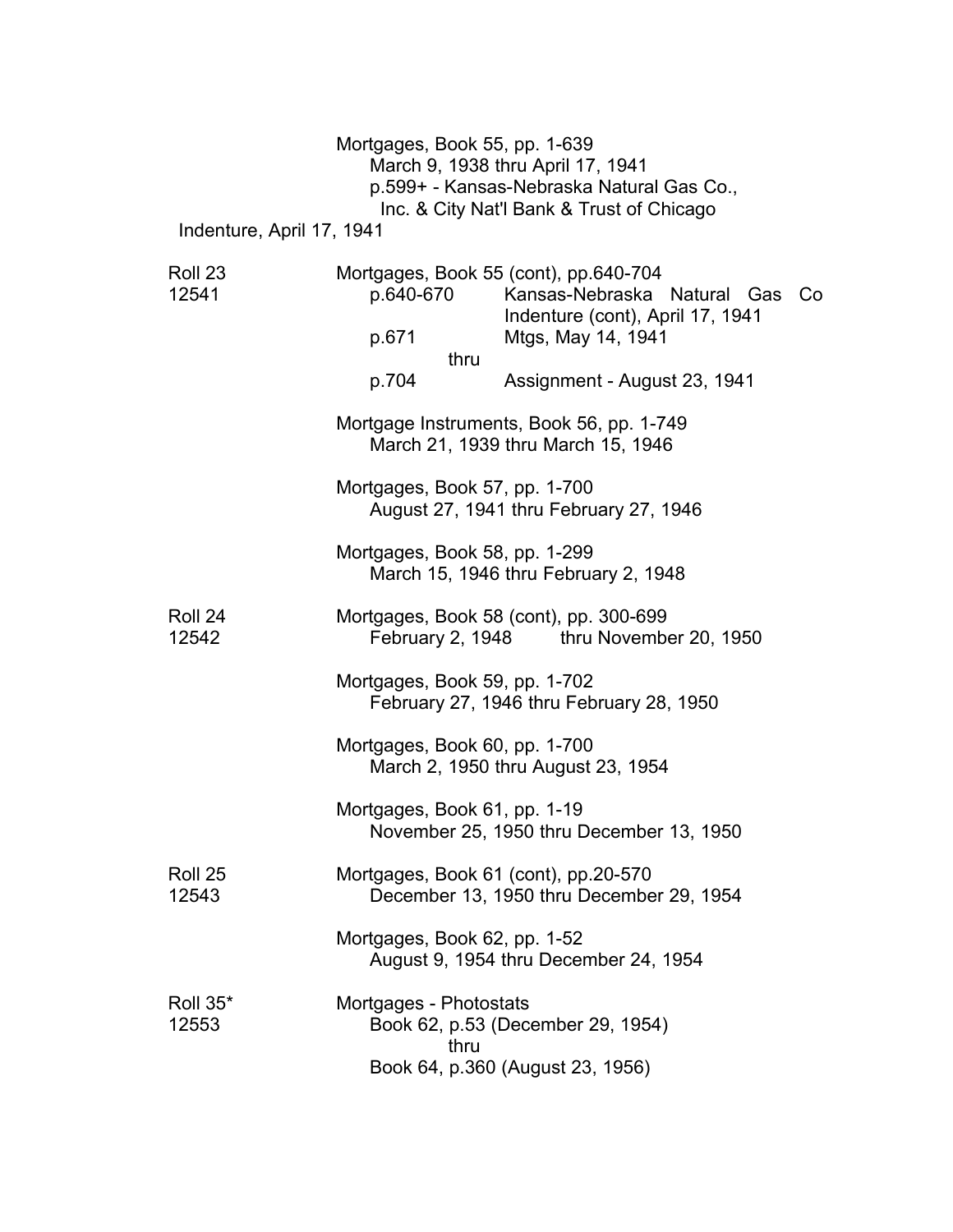|                               | *NOTE: Some photostats on this roll are too<br>dark for good copies.                                                                                                                                                   |
|-------------------------------|------------------------------------------------------------------------------------------------------------------------------------------------------------------------------------------------------------------------|
| Roll 36<br>12554              | Mortgages - Photostats<br>Book 64, p.361 (October 4, 1956)<br>thru<br>Book 66, p.499 (February 21, 1959)<br>Ends pp. 472-499 - Sixth Supplemental<br>Indenture, General Telephone Co of<br>Nebraska (February 1, 1959) |
| Roll 37<br>12555              | Mortgages - Photostats<br>Book 66, p.500 (February 21,1959)<br>General Telephone Co. of Nebraska, cont<br>thru<br>Book 68, p.599 (May 1961)                                                                            |
| Roll 38*<br>12556             | Mortgages - Photostats<br>Book 68, p.600 (May 10, 1961)<br>thru<br>Book 70, p.776 (May 9, 1962)                                                                                                                        |
|                               | *NOTE: Start of Roll too light                                                                                                                                                                                         |
| Roll 39*<br>12557             | Mortgages - Photostats<br>Book 71, p.1 (April 9, 1962)<br>pp. 1-17, Mtg, Howard-Greely Rural PPD<br>thru<br>Book 73, p.49 (April 7, 1964)                                                                              |
|                               | *NOTE: Too Light                                                                                                                                                                                                       |
| Roll 40 <sup>*</sup><br>12558 | Mortgages - Photostats<br>Book 73, p.50 (April 7, 1964)<br>thru<br>Book 74, p.703 (May 19, 1966)<br>NOTE: pp.646-647 retaken at end of reel<br>*NOTE: Too Light                                                        |
| Roll 41*<br>12559             | Mortgages-Photostats<br>Book 75, p.1 (May 20, 1966)<br>thru<br>Book 77, p.70 (January 3, 1969)<br>*NOTE: Too Light                                                                                                     |
| Roll 42                       | Mortgages - Photostats                                                                                                                                                                                                 |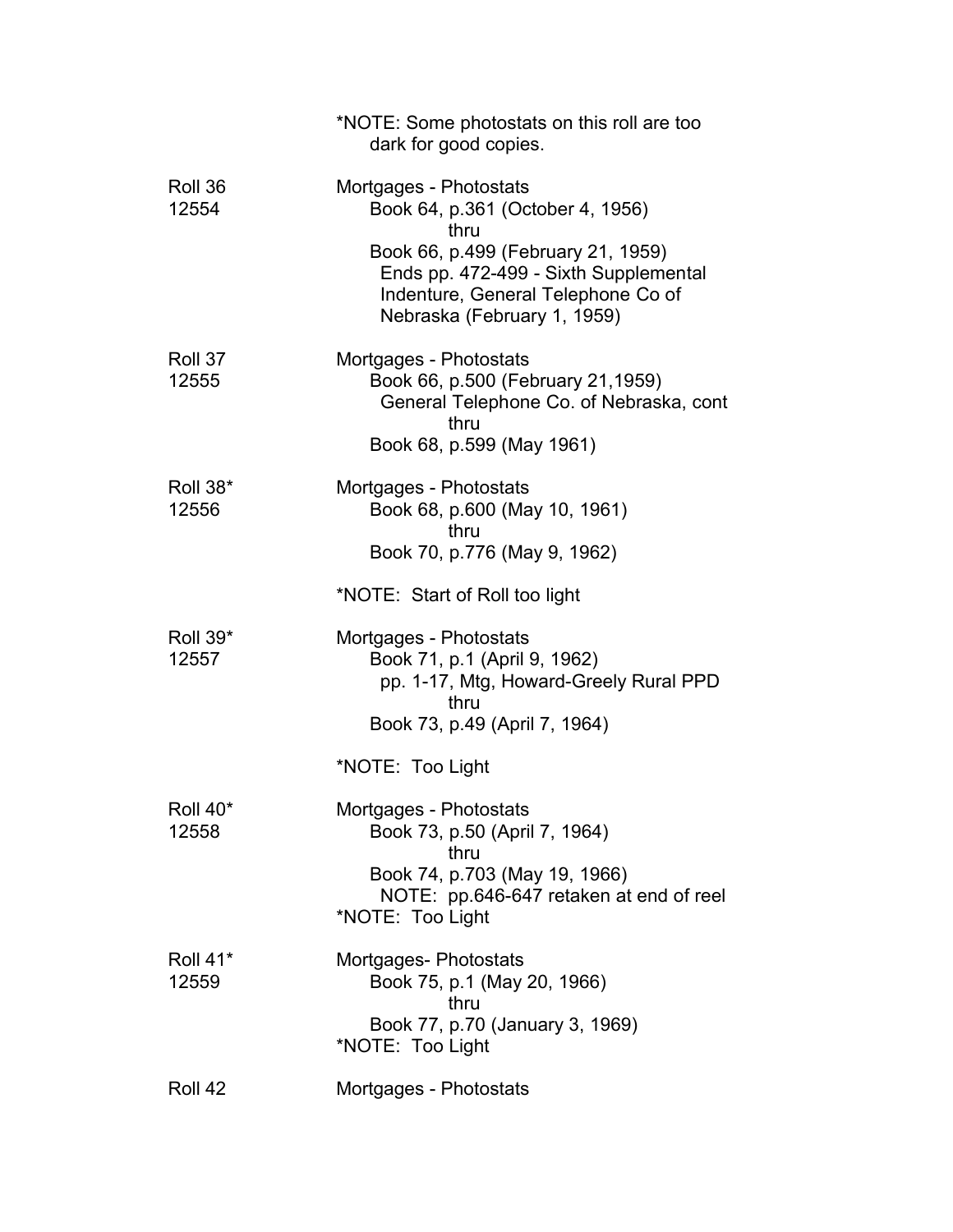| 12560             | Book 77, p.71 (January 6, 1969)<br>thru                                                                                                                                                                                           |
|-------------------|-----------------------------------------------------------------------------------------------------------------------------------------------------------------------------------------------------------------------------------|
|                   | Book 79, p.69 (April 2, 1971)                                                                                                                                                                                                     |
| Roll 43<br>12561  | Mortgages - Photostats<br>Book 79, p.70 (April 2, 1971)<br>thru<br>Book 81, p.69 (July 27, 1973)                                                                                                                                  |
| Roll 44*<br>12562 | Mortgages - Photostats<br>Book 81, p.70 (July 25, 1973)<br>thru<br>Book 81, p.700 (August 14, 1974)                                                                                                                               |
|                   | NOTE:<br>Too Light, pp. 680-700 illegible                                                                                                                                                                                         |
|                   | SERIES THREE MISCELLANEOUS RECORD, 1864-                                                                                                                                                                                          |
| Roll 25<br>12543  | Miscellaneous, Book A (Brand Book)<br>December 8, 1864<br>p.1<br>thru May 10, 1871                                                                                                                                                |
|                   | Miscellaneous, Book B<br>December 8, 1869 (Cattle Brand)<br>p.1<br>thru<br>February 11, 1887<br>p.640                                                                                                                             |
|                   | NOTE: Roll ends retake of plat - p.43<br>Northern Nebr ME Conference College<br>Subdiv of S5-T13N-R6W, June 6, 1885                                                                                                               |
|                   | Miscellaneous, Book C<br>Index to Plats<br>February 19, 1887 - Articles of<br>p.3<br>Incorporation, Silver Creek Hay Co.<br>thru<br>p.399 June 15, 1892 - Articles of<br>Incorporation, Platte Valley State<br>Bank, Central City |
| Roll 26<br>12544  | Miscellaneous, Book C (cont)<br>June 10, 1892<br>p.400<br><b>Platte Valley State Bank cont</b><br>thru<br><b>January 17, 1896</b><br>p.640                                                                                        |
|                   |                                                                                                                                                                                                                                   |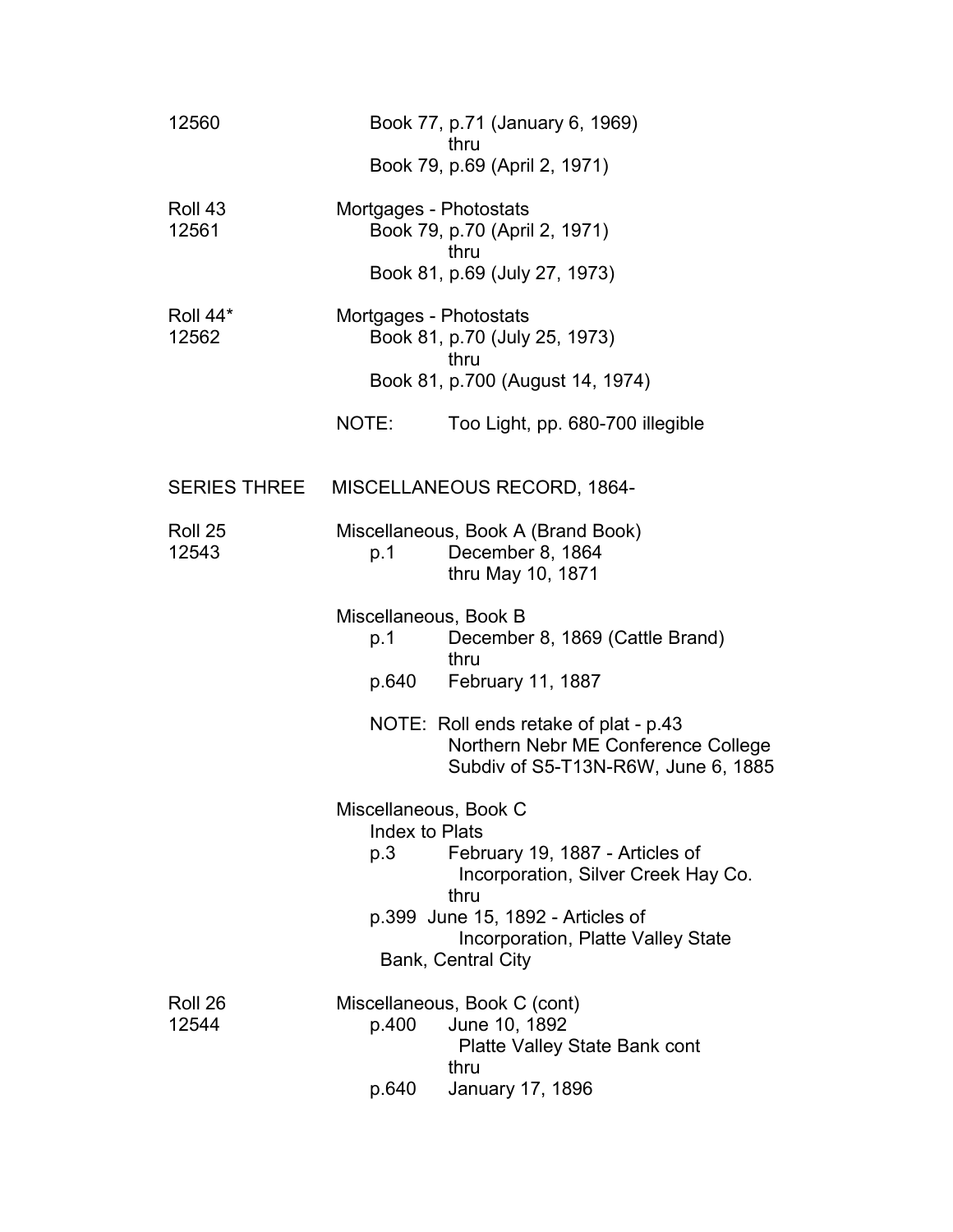|                  |                              | Affidavit, S. E. Starrett                                                                   |
|------------------|------------------------------|---------------------------------------------------------------------------------------------|
|                  | p.1                          | Miscellaneous, Book D (Index Blank)<br>February 3, 1896<br>Affidavit, George S. Culbertson  |
|                  | p.637                        | thru<br>September 3, 1909<br>Affidavit, D.M. Conner                                         |
|                  |                              | Miscellaneous, Book E (No Index)                                                            |
|                  | p.1                          | September 9, 1909<br>Affidavit, John Patterson<br>thru                                      |
|                  | p.344                        | July 28, 1915<br>Nebraska State Bank vs. Kaup et al                                         |
|                  |                              | pp. 345-394, Right-of-way leases,<br>Union Pacific RR, June 25, 1915 -<br>December 19, 1927 |
|                  | p.395                        | July 10, 1915<br>In Re Estate of Robert Barge,<br><b>Final Decree</b><br>thru               |
|                  | p.697                        | May 27, 1919<br>Agreement, Miller & Meyer                                                   |
|                  | Miscellaneous, Book F        | Start, Certification of probate,<br>John W. Stiles & will, June 5, 1919                     |
|                  | thru                         | p 229 February 24, 1921<br><b>Estate of Jonas Welch</b>                                     |
|                  |                              | NOTE: Book includes Discharges, WWI                                                         |
| Roll 27<br>12545 | p.230                        | Miscellaneous, Book F (cont)<br>February 24, 1921<br>Decree, Est of Ephriam Boches          |
|                  | thru<br>p.702                | February 10, 1926, WWI Discharge                                                            |
|                  | Miscellaneous, Book G<br>p.1 | January 14, 1926<br>thru                                                                    |
|                  |                              | p.702 February 26, 1932                                                                     |
|                  | Miscellaneous, Book H<br>p.1 | January 23, 1932                                                                            |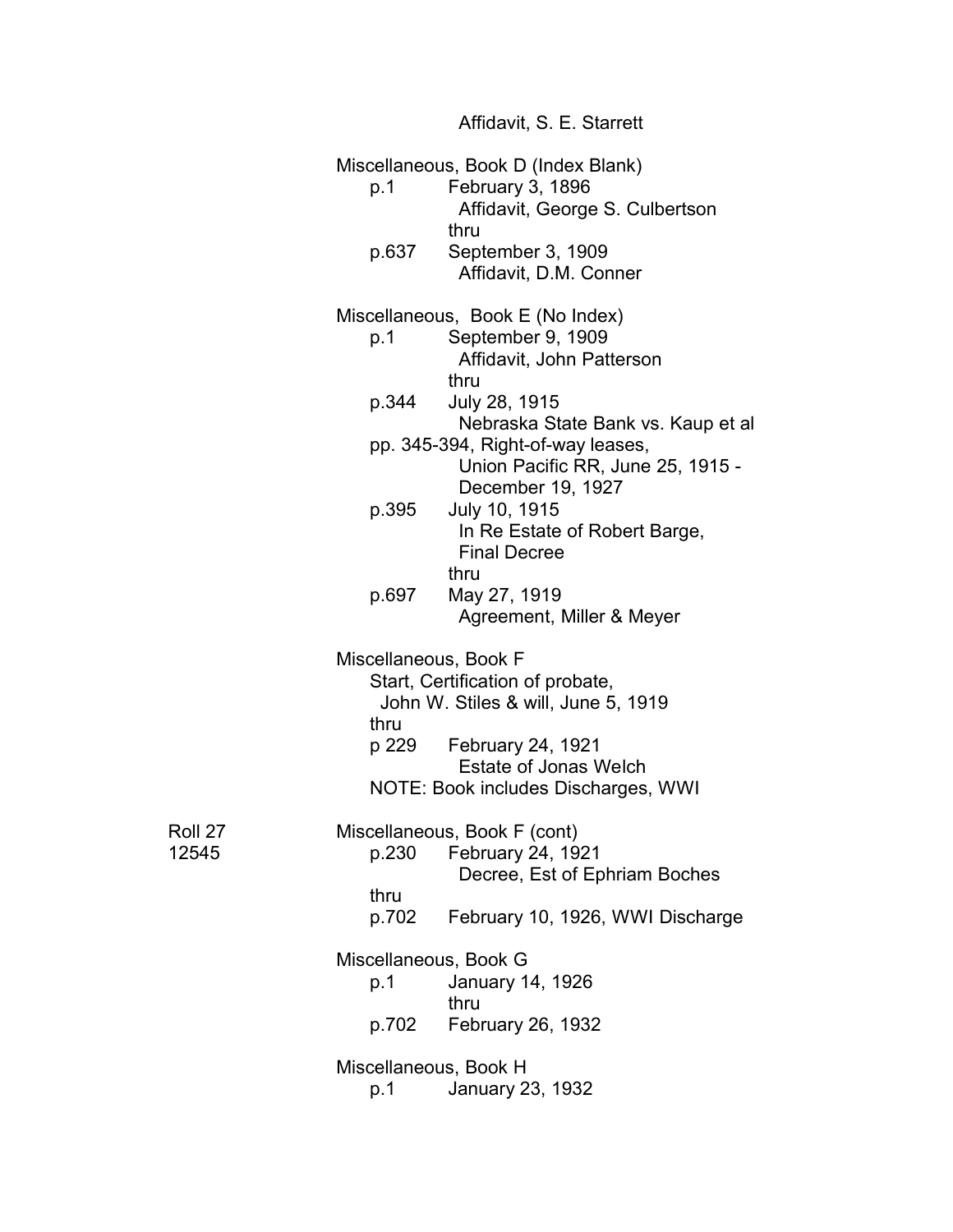|                    | p.270<br>thru                         | thru<br>April 1, 1935<br>pp.271-292, UPRR R of W Leases, 1935-1937<br>p.700 February 8, 1938<br>NOTE: Book contains WWI Discharges, 1926-37                                                                        |
|--------------------|---------------------------------------|--------------------------------------------------------------------------------------------------------------------------------------------------------------------------------------------------------------------|
| Roll 28<br>12546   | Miscellaneous, Book I<br>p.1          | February 23, 1938<br>thru<br>p.712 March 16, 1944                                                                                                                                                                  |
|                    | Miscellaneous, Book J<br>p.1          | March 17, 1944<br>thru<br>p.742 July 23, 1948                                                                                                                                                                      |
|                    | Miscellaneous, Book K<br>p.1          | July 31, 1948<br>thru<br>p.419 May 18, 1951 - Kansas-Nebraska                                                                                                                                                      |
| Grants. pp.379-419 |                                       | Natural Gas Co, Inc. Right of Way                                                                                                                                                                                  |
| Roll 29<br>12547   | p.505<br>p.700                        | Miscellaneous, Book K (cont)<br>pp.420-504 Kansas-Nebraska Natural Gas<br>Co., R-of-W grants cont. 5/18/1951<br>May 19,1951 - Agreement UPRR and<br>Kansas-Nebraska Natural Gas Co., Inc.<br>thru<br>April 6, 1953 |
|                    | Miscellaneous, Book L<br>p.1<br>p.154 | April 9, 1953<br>thru<br>December 28, 1954                                                                                                                                                                         |
| Roll 44<br>12562   | p.155                                 | Miscellaneous, Book L (cont) - Photostats<br>May 12, 1953<br>thru<br>Miscellaneous, Book M - Photostats                                                                                                            |
|                    | p.119                                 | August 28, 1956                                                                                                                                                                                                    |
| Roll 45<br>12563   | p.120                                 | Miscellaneous, Book M (cont) - Photostats<br>August 28, 1956<br>thru                                                                                                                                               |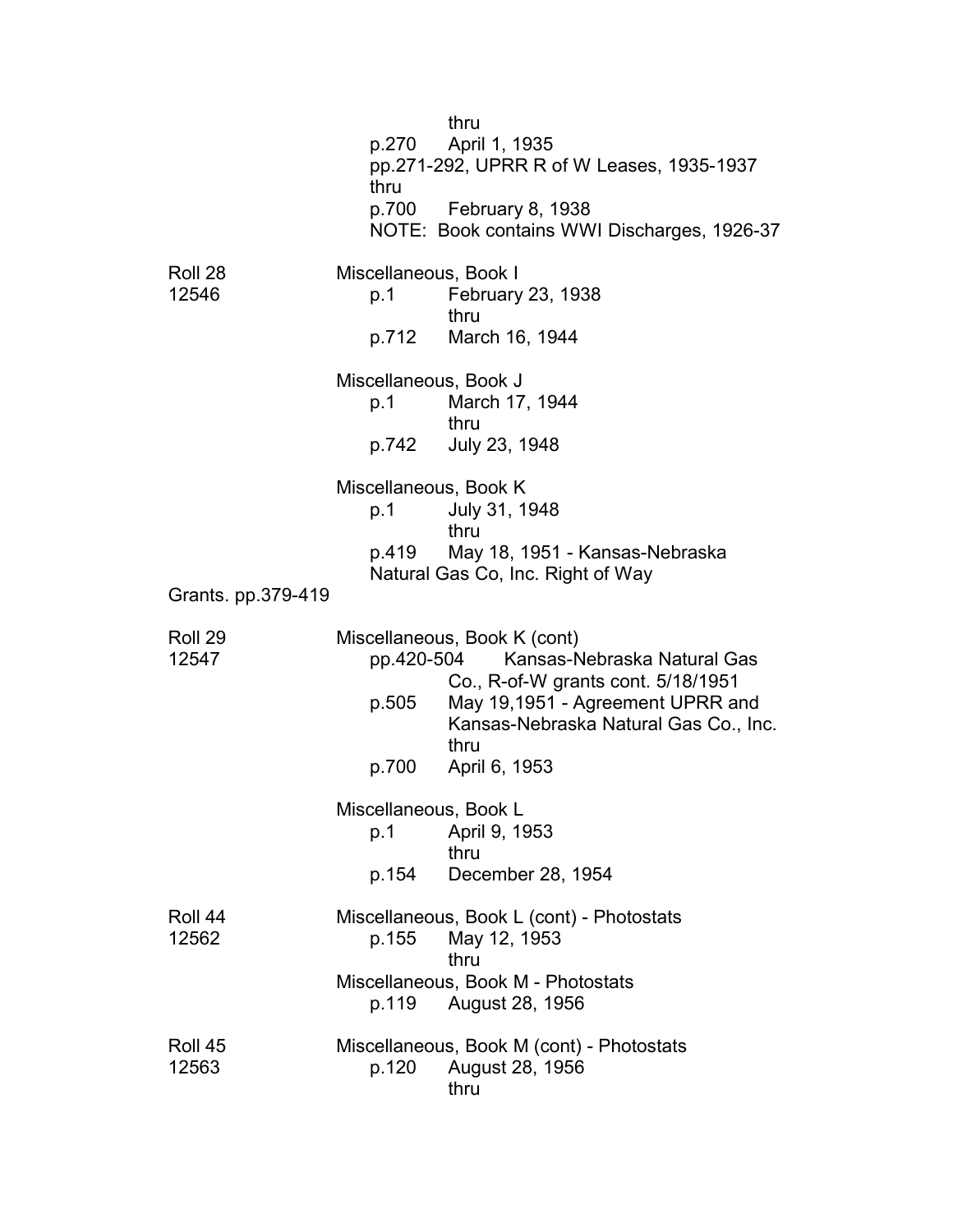|                      | Miscellaneous, Book O - Photostats<br>p.30<br>March 6, 1959                                                 |       |
|----------------------|-------------------------------------------------------------------------------------------------------------|-------|
| Roll 46<br>12564     | Miscellaneous, Book O (cont) - Photostats<br>March 6, 1959<br>p.30<br>thru                                  |       |
|                      | Miscellaneous, Book Q - Photostats<br>p. 29<br>April 21, 1961                                               |       |
| Roll 47<br>12565     | Miscellaneous, Book Q (cont) - Photostats<br>September 27, 1961<br>p.30<br>thru                             |       |
|                      | Miscellaneous, Book R - Photostats<br>p.629 September 17, 1964                                              |       |
| Roll 48*<br>12566    | Miscellaneous, Book R (cont) - Photostats<br>p.630<br>September 21, 1964<br>thru                            |       |
|                      | Miscellaneous, Book T - Photostats<br>January 1967<br>p.497<br>NOTE: pp.496-497 Re-photostat, too light and |       |
| partially illegible. | *NOTE: Roll too light                                                                                       |       |
| Roll 49<br>12567     | Miscellaneous, Book T (cont) - Photostats<br>p.498<br>January 23, 1967<br>thru                              |       |
|                      | Miscellaneous, Book V - Photostats<br>p.499 (n.d. c.May 1969)                                               |       |
| Roll 50*<br>12568    | Miscellaneous, Book V (cont) - Photostats<br>May 16, 1969<br>p.500<br>thru                                  |       |
|                      | Miscellaneous, Book X - Photostats<br>P.420<br>(n.d. c. March 1973)                                         |       |
|                      | *NOTE: Variable Density                                                                                     |       |
| <b>Roll 51*</b>      | Miscellaneous, Book X (cont) - Photostats<br>March 5, 1973<br>p.421<br>thru                                 | 12569 |
|                      | p.700<br>March 14, 1974                                                                                     |       |
|                      | NOTE: Poor Density                                                                                          |       |
| Roll 52              | Index to Miscellaneous, Book 2                                                                              |       |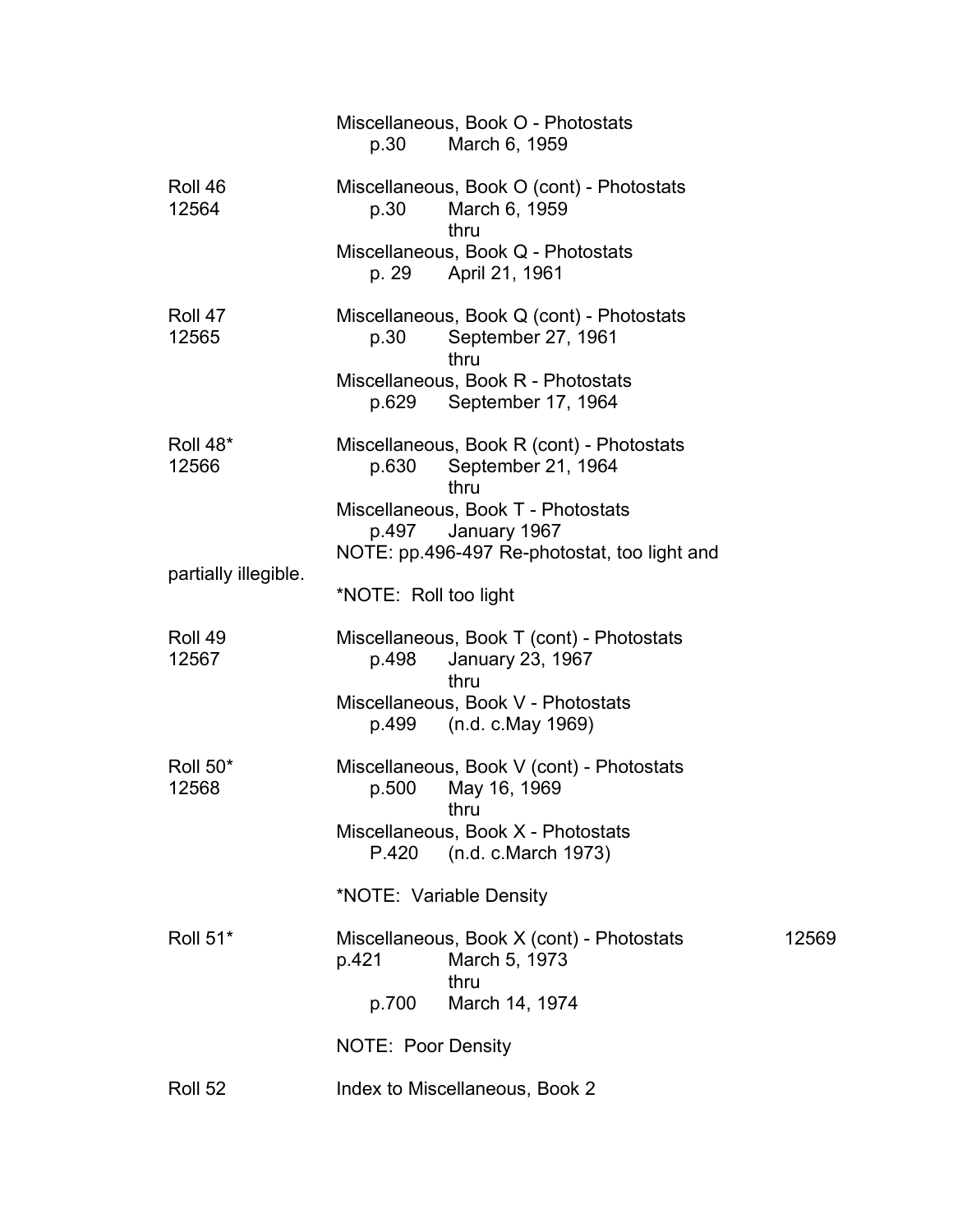| 12570                    | A-Z and p.1 (Nov. 1870 - Dec. 1907)<br>Note: includes 1867-1907 UPRY Co.<br>and U.S. Patents 1874-1907                                                                        |
|--------------------------|-------------------------------------------------------------------------------------------------------------------------------------------------------------------------------|
|                          | Index to Misc., Book 3<br>January 1908 - December 1926                                                                                                                        |
|                          | Index to Misc., Book 4<br>January 1927 - July 1948                                                                                                                            |
|                          | Index to Misc., Book 5<br><b>July 1948 - December 1969</b><br>A-Z granter and grantee<br>A-O grantee and granter                                                              |
| Roll 53<br>12571         | Index to Misc., Book 5 (cont), P-Z<br>1948-1969 Grantee-Grantor                                                                                                               |
|                          | Index to Misc., Book 6 (A-2)<br>December 1969 - November 22, 1974                                                                                                             |
| Roll 53<br>12571         | SERIES FOUR CEMETERY RECORDS, 1883-<br>Cemetery Record, Book 1 and Index<br>February 17, 1883<br>p.1<br>thru<br>Cemetery Record, Book 2 and index<br>October 20, 1959<br>p.22 |
| Roll 57<br>12575         | Cemetery Record, Book 2 (cont) - Photostats<br>pp.23-118 (Feb. 11, 1959 - July 30, 1974)                                                                                      |
| <b>SERIES FIVE</b>       | SURVEY RECORDS, 1888-1974                                                                                                                                                     |
| <b>Roll 58*</b><br>12576 | Plats, Book 1, pp. 1-122 (Indexed)<br>p.1 Hawleys Add to Clarks (1888)<br>thru<br>p.122, Ash Island in Platte (1895)                                                          |
|                          | Plats, Book 2, pp. 1-120 (Indexed)<br>p.1, Accretion Survey T13/14-R5W (1930)<br>thru<br>p.117, February 13, 1968 and                                                         |
|                          | pp. 118-119 not filmed<br>p.120, Section Map, Road Plan Record, n.d.                                                                                                          |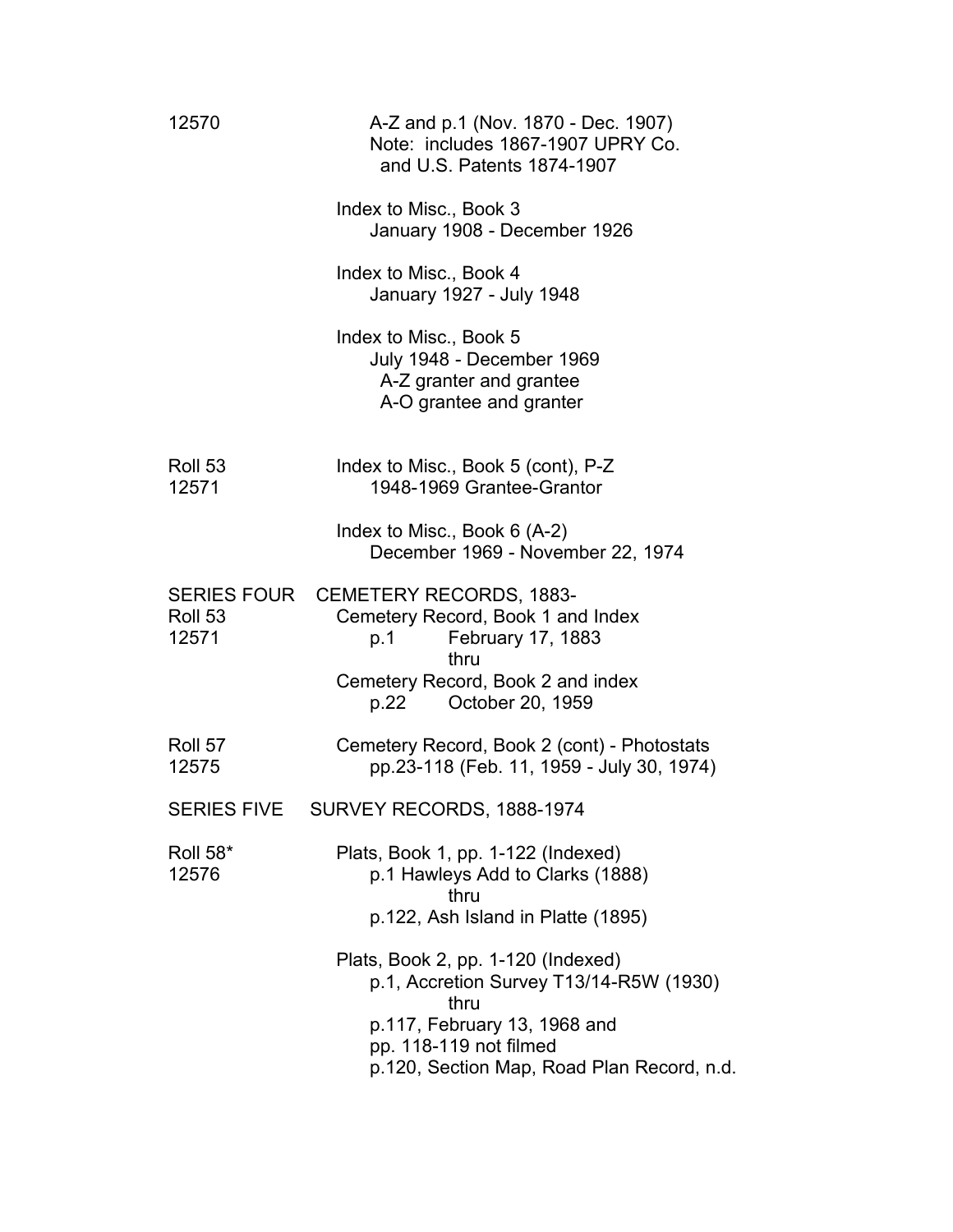|                               | Plats, Book 3, pp. 1-100 (Indexed)<br>p.1, E1/2, NE1/4, S7-T11N-R8W, Schwarz'<br>Subdivision, Feb. 21, 1968<br>thru<br>p.100, N1/2-NW1/4-NW1/4, S21-T12N-R8W (1974)                                                                                                                                                                                                                                                                                                                                                                                                                              |
|-------------------------------|--------------------------------------------------------------------------------------------------------------------------------------------------------------------------------------------------------------------------------------------------------------------------------------------------------------------------------------------------------------------------------------------------------------------------------------------------------------------------------------------------------------------------------------------------------------------------------------------------|
|                               | SERIES SIX NUMERICAL INDICES, 1870-1976                                                                                                                                                                                                                                                                                                                                                                                                                                                                                                                                                          |
| Roll 58<br>12576              | Numerical Index - Central City (1870-1916)<br>Block 1 (1873-1916) thru<br>p.143, Metcalf's Add. cont. (1900-1916)                                                                                                                                                                                                                                                                                                                                                                                                                                                                                |
| Roll 59<br>12577              | Numerical Index - Central City (cont)<br>p.144, Metcalf's Add., Blk 9 (1882-1897)<br>thru<br>p.398, Millard Addition, Blk 24 (1954-1974)                                                                                                                                                                                                                                                                                                                                                                                                                                                         |
| Roll 60*<br>12578             | Numerical Index - Lots cont.<br>Central City cont., pp.400-480<br>College Sec. Blk 1 (1954-1974) thru<br>Hensley SD, Blk 1 (1969-1974)<br>Clarks, p.3, Blk 3 (1873-1912) thru<br>J. B. Thomas Add, Blk 2 (1946-1974)<br>Chapman, p.20, Blk 20 (1878-1901) thru<br>p.231, Tax Lots, 7-12-7 (1969-1974)<br>*NOTE: 1/2 p.20 is blurred<br><b>Silver Creek Book 1</b><br>p.4, Blk 4 (1885-1951) thru<br>Hansen's SD, Blk 1 (11/1/1973)<br>Palmer, Book 1<br>p.1, Blk 1 (1889-1953) thru<br>Rose Hill Cemetery (1953-1974)<br>Archer, p.112, Blk 13 (1889-1952)<br>thru Tax Lots, 21-14-7 (1945-1973) |
| Roll 61<br>SF12579            | Numerical Index - Land (1873-1891)<br>S1-T16-R3 thru S31-T11-R8<br>Numerical Index - Land (1891-1907<br>S1-T16-R3 thru S7-T13-R6<br>NOTE: End Fogged Out - No Targets<br>NI-Lands (1891-1907) - Missing Records<br>S8-T16-R6 thru S30-T16-R4                                                                                                                                                                                                                                                                                                                                                     |
| Roll <sub>62</sub><br>SF12580 | Numerical Index - Land<br>T12, R6 (1891-1906)                                                                                                                                                                                                                                                                                                                                                                                                                                                                                                                                                    |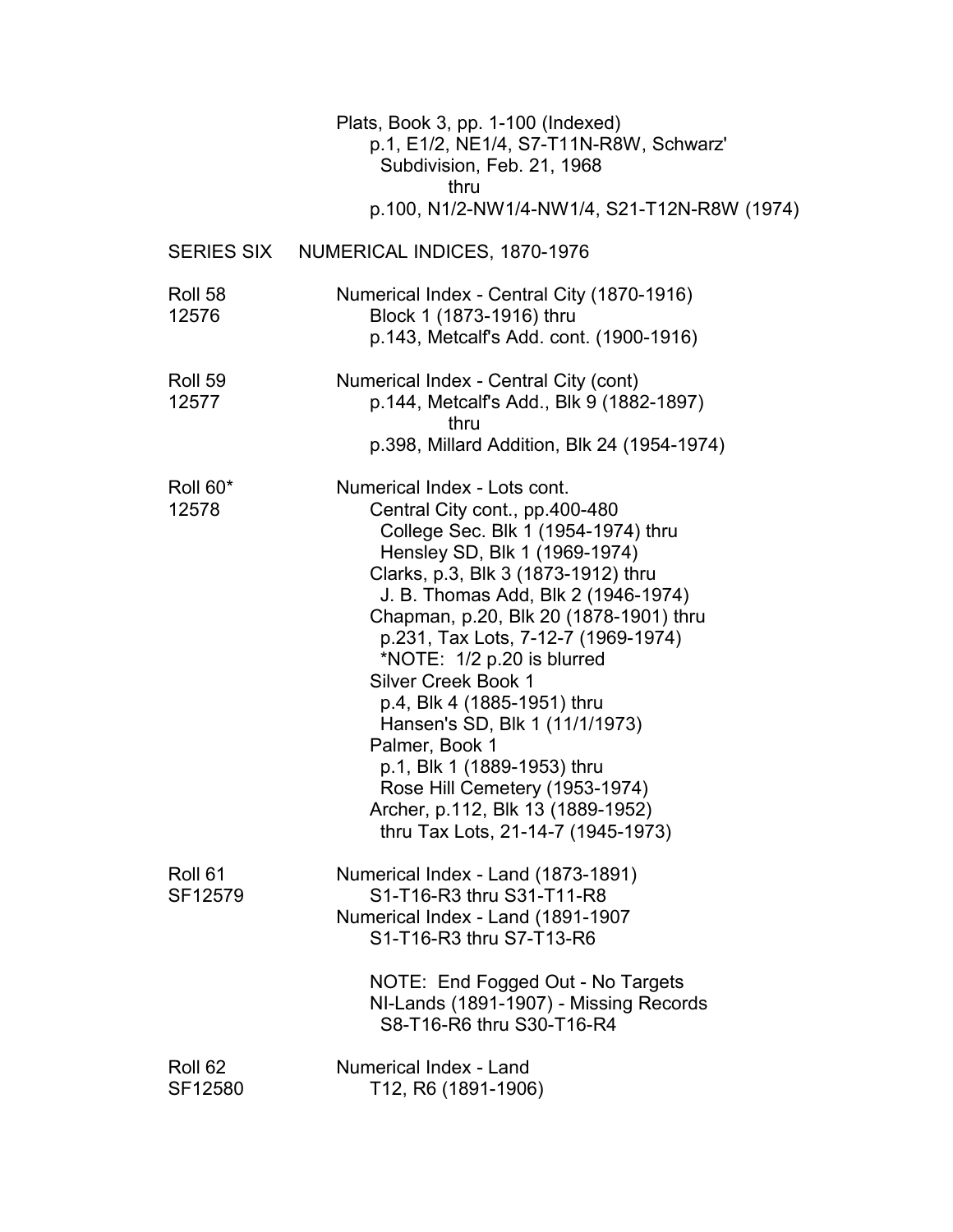|                               | S31-T16-R4 (1894-1906)<br>thru<br>S31-T11-R8 (1894)<br>S1-T16-R3 (1903-1929)<br>thru                                                                                                                           |
|-------------------------------|----------------------------------------------------------------------------------------------------------------------------------------------------------------------------------------------------------------|
|                               | S27-T15-R7 (1903-1929)                                                                                                                                                                                         |
| Roll <sub>63</sub><br>SF12581 | Numerical Index - Lands (1903-1929) cont.<br>S28-T15-R7 thru S30-T11-R8<br>Numerical Index - Lands (1928-1964)<br>S1-T16-R3 thru S36-T12-R6                                                                    |
| Roll 64<br>SF12582            | Numerical Index - Lands (1928-1964) cont.<br>S6-T12-R6 thru S31-T12-R7<br>Numerical Index - Lands (1950-1974)<br>S6-T16-R8 thru S31-T11-R8<br>Numerical Index - Lands (1950-1974)<br>S2-T11-R3 thru S20-T12-R7 |

# **COUNTY CLERK**

|                  | SERIES ONE MILITARY SERVICE DISCHARGES, 1919-                                                                                                 |
|------------------|-----------------------------------------------------------------------------------------------------------------------------------------------|
| Roll 29<br>12547 | Discharges, Book 1 - World War I & II<br>Start Grave Marker Record, 1949-1974<br>Index A-Z<br>p.1 May 31, 1945<br>thru<br>p.600 June 17, 1954 |
|                  | Discharges, Book 2<br>Index A-Z<br>p.1 June 9, 1954<br>thru<br>p.105 December 27, 1955<br>NOTE: Photostats should be refilmed                 |
| Roll 51<br>12569 | Discharges, Book 2, pp. 100-700<br>November 22, 1955 - n.d.<br>NOTE: Date stamp on reverse not filmed                                         |

SERIES TWO ASSOCIATION RECORD, 1875-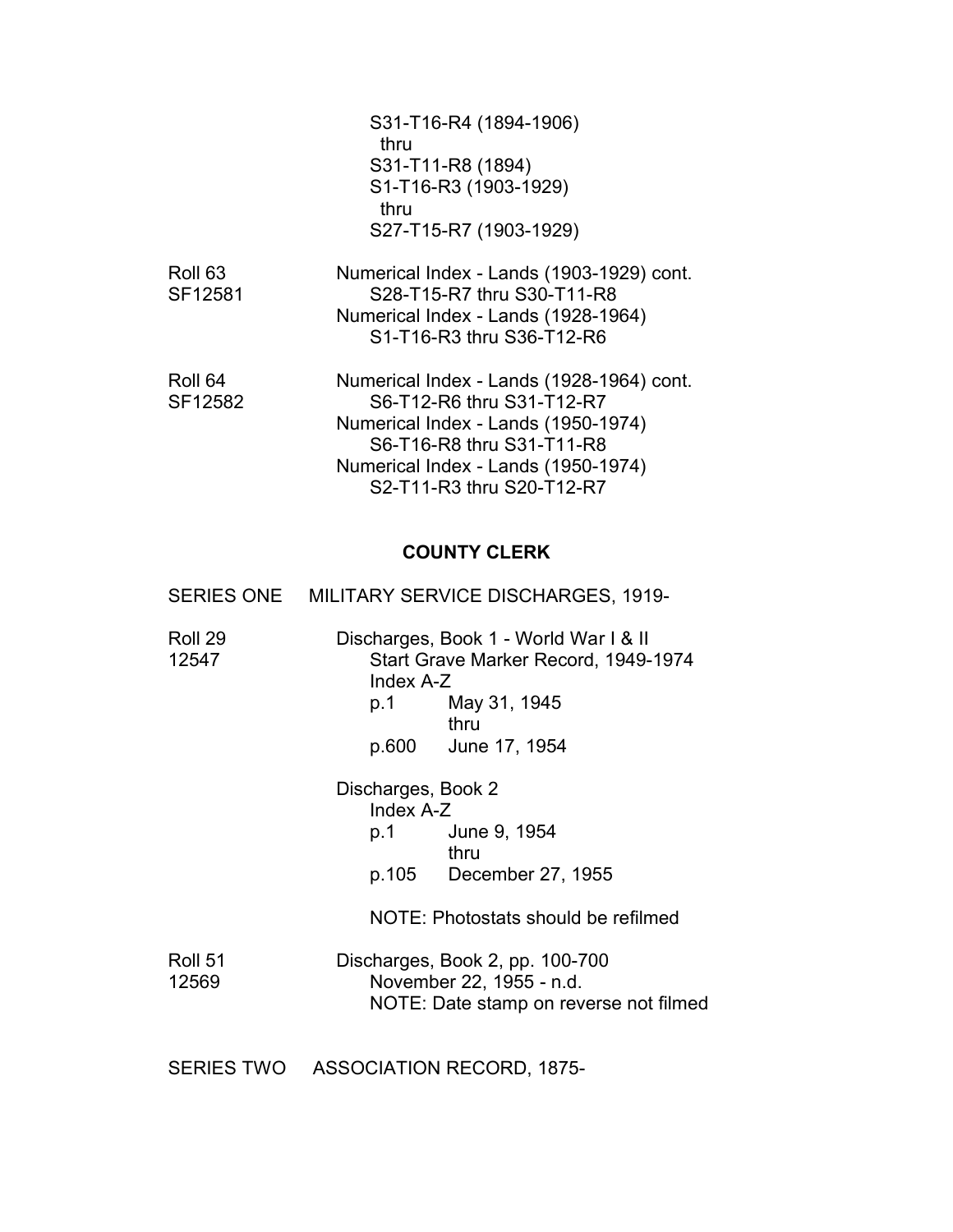| Roll 53<br>12571         | Association Record, Book A and Index, p.1<br>September 1, 1875<br>thru                                                                      |
|--------------------------|---------------------------------------------------------------------------------------------------------------------------------------------|
|                          | <b>Association Record, Book B</b><br>p.92<br>January 17, 1955                                                                               |
| <b>Roll 57*</b><br>12575 | Association Record, Book B - Photostats<br>December 24, 1955<br>p.93<br>thru                                                                |
|                          | <b>Association Record, C - Photostats</b><br>p.601 February 24, 1971                                                                        |
|                          | *NOTE: Variable Density                                                                                                                     |
|                          | SERIES THREE COMMISSIONERS PROCEEDINGS, 1873-                                                                                               |
| Roll 53<br>12571         | Commissioners Proceedings,<br>NOTE: No Book #1<br>Book 2, Index & pp.1-569<br>December 23, 1873 - May 17, 1887                              |
| Roll 54<br>12572         | <b>Commissioners Proceedings, Book 2</b><br>p.570<br>May 17, 1887<br>thru<br>p.598 January 4, 1888                                          |
|                          | Commissioners Proceedings, Book 3 and Index<br><b>January 5, 1888</b><br>p.1<br>thru<br>p.586<br>May 3, 1898                                |
|                          | Commissioners Proceedings, Book 4 and Index<br>June 14, 1898<br>p.1<br>p.639<br>June 14, 1909<br>(p.640 - News clippings from January 1909) |
|                          | Commissioners Proceedings, Book 5<br>June 15, 1909<br>p.1<br>thru                                                                           |
|                          | p.439<br>October 1, 1916                                                                                                                    |
| Roll 55<br>12573         | Commissioners Proceedings, Book 5 (cont)<br>October 23, 1916<br>p.440<br>thru<br>July 11, 1916<br>p.475                                     |
|                          | NOTE: Index ind of Noe.                                                                                                                     |